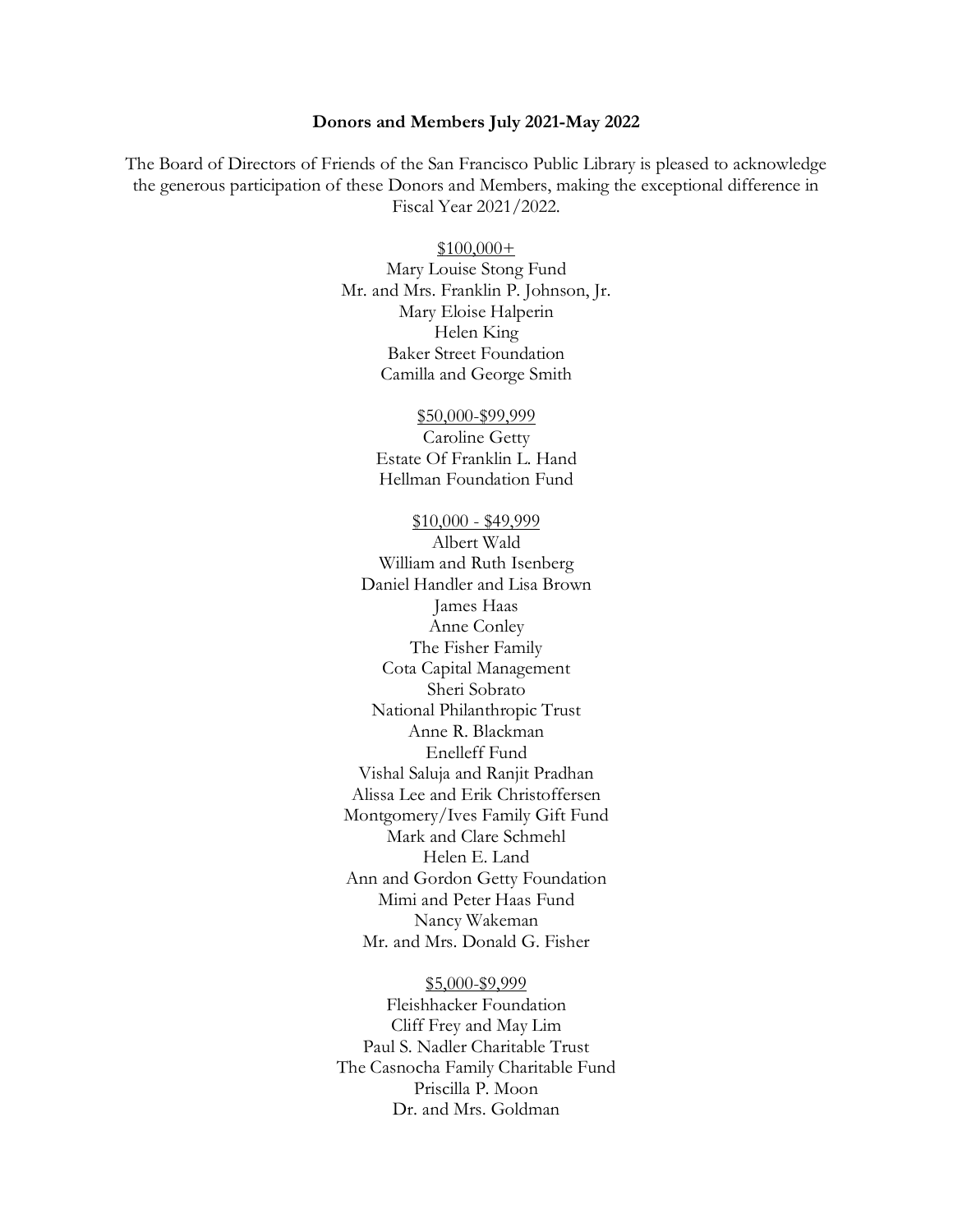Kathleen Rydar Matthew Kenaston Law Office of Elizabeth Kelly Marie Ciepiela Michael Linn and Cheryl Frank Mai Mai and Paul Wythes Daphne Li and Oliver Chubb Alison Geballe Carl Kaufman and Martha Angove Margaret C. Hauben Chronicle Books, Inc. Lynn Fuller Alexander M. & June L. Maisin Foundation Terrie Campbell and James Henderson Susan Goldstein and Andrew Kivel Roselyne Chroman Swig Arthur Rock and Toni Rembe Rock Patricia Kelso Jared Brubaker and Leslie Harlson Ross Gerber Warren and Karen Bird Encina Philanthropic Fund Roberts Family Charitable Fund

\$1,000-\$4,999 Roberts Family Charitable Fund Stephen and Carolyn Spitz Diane Gibson and Lawrence Bazel Lesbians for Good of Horizons Foundation Brian and Jean Wheeler Morrison & Foerster Foundation Local Independent Charities The Donald and Carole Chaiken Foundation Paul Korntheuer and Linda Griffith Elizabeth Klein Catherine Foo and Aaron Bastian David Stringer-Calvert Catherine and Frank Bator Laura and Greg Spivy FThree Foundation Chester Roaman Gaia Fund Allan Ridley and Helen McKenna Ridley Joe N. Short Walt and Nancy Bilofsky Catherine Sanger Gretchen Turner Stephanie Lim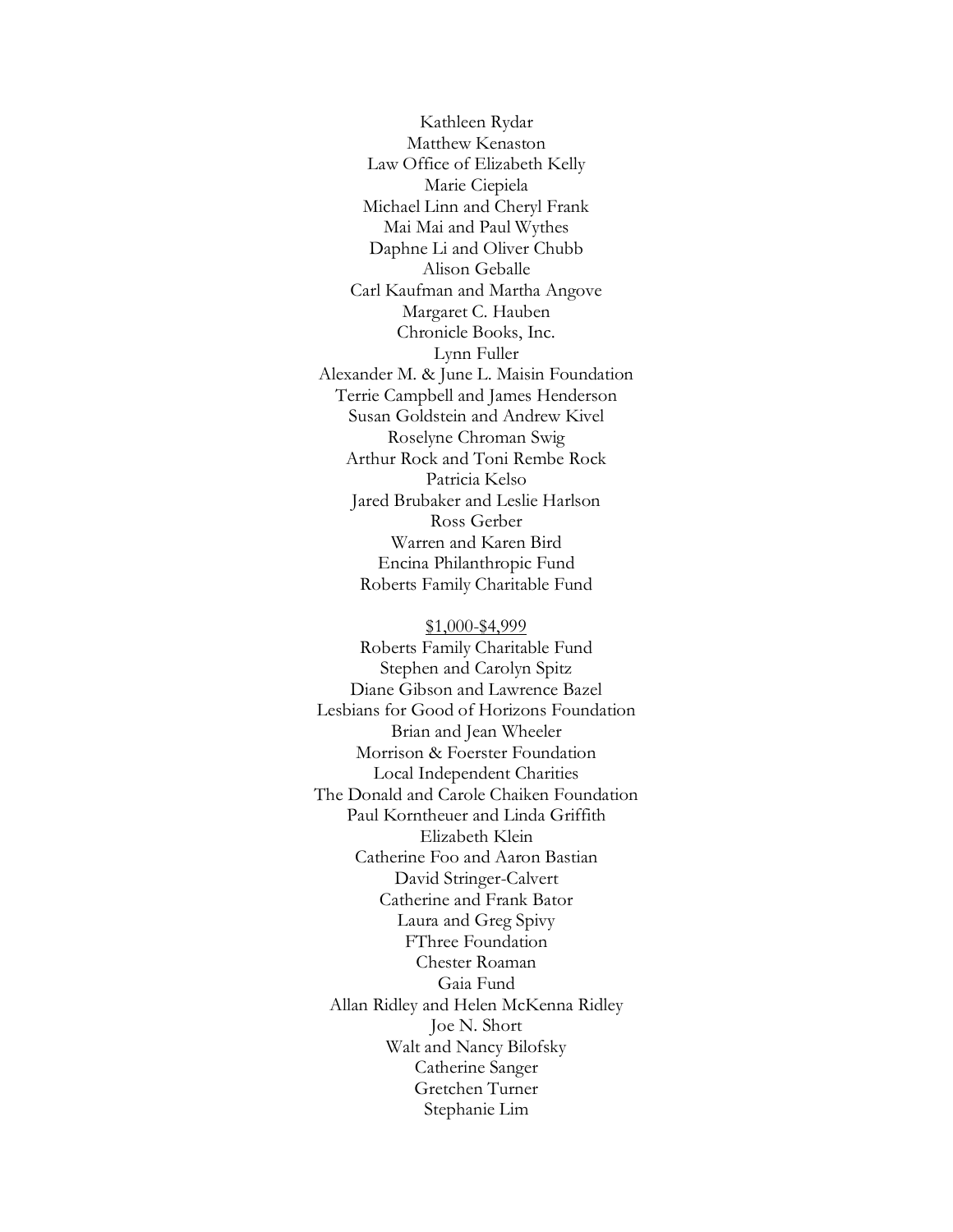Marco W. Hellman Valla Family Foundation John Stedman Katherine and Homer Wallin Nikki Tureen John and Pamela Sebastian William Haerle and Susan Bradshaw Gordon Chin Nancy Traub Chirinos Jack and JoAnn Bertges Christopher Sam Frances Lo Leonard Fisher and Risa Teitelbaum John Beem Natasha Dvorak Cole Hardware Ann Fullerton Friend Family Philanthropic Fund Community Thrift Store Horizons Foundation Ellen Champlin Rachel E. Kish Jeremy Wall Ruth Quigley Adam Spillane Cherie Raciti Steven and Ann Brooks Anya and Harry Arthur Marianne O'Connor Deanne Katz and Jeffrey Cohen Susan Abby Campbell Scientific American Library Association Jonathon Allen Judith Wolfe and Jennifer Hughes Steven and Gina Harris Kathe Traynor Peter and Beverly Sinton Joan Avenali Mr. and Mrs. William H. Draper III Andrew Grimstad and Mary Wikstrom Marcia Schneider Maureen Flaherty John and Laura Fisher Fund Joseph and Denise Ziony Mr. John Crew Ramana Rao and Carlin De Cato Mary Ann Aronson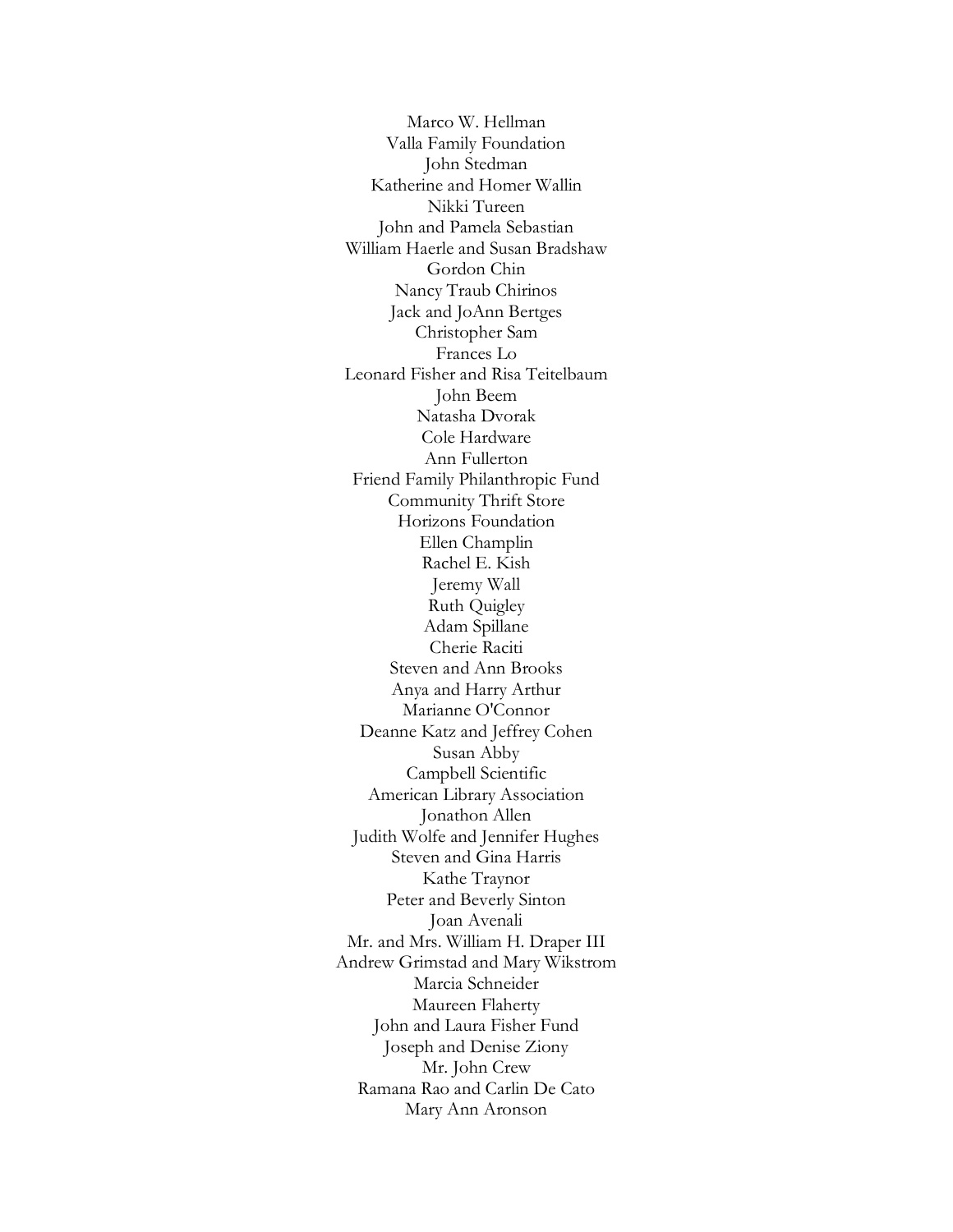Sharon Landwehr Barbara Rosston Annette Lomont Elizabeth Kantor Tina Shih and Edward Haddad Ralph and Marsha Guggenheim Patricia Mar Peter Lungreen Jamienne Studley and Gary Smith Phyllis Blair Cynthia and Corrinne Farner Roger Bohl Martha Ehrenfeld and Carla McKay Sonia and Chris Weiss Dale Low Pechet Fund Fernando Gonzalez LiAnna Davis and Alexander Feinberg Alexandra Moses and Keith Gregory Kimport Villeneuve Family Fund Lois Tilles Edward Jones and Loring Pfeiffer Andrew He and Sarah Herstad Maureen Conners Laurence J. Bardoff and Lilli I. Alberga Anne Fung and Jeffrey Sternberg Sarah Flanagan Linda Nanbu Susan Snyder Emily Johnston and Edward Pizzi H. M. Lahaderne Jennifer Braun and Raymond Ryan Sullivan Morford Family Fund Lisa and Greg Wendt Carolyn Rohrer Donald and Eunice Chee Liz Shipman Cary Carpenter Christopher and Julie Ridley Walnut Fund AMG Films Marie Tilson Emma Fisher Tripp Wisehaupt Shervin Afsharazad Lara Pimentel Caroline Newman Liza Siegler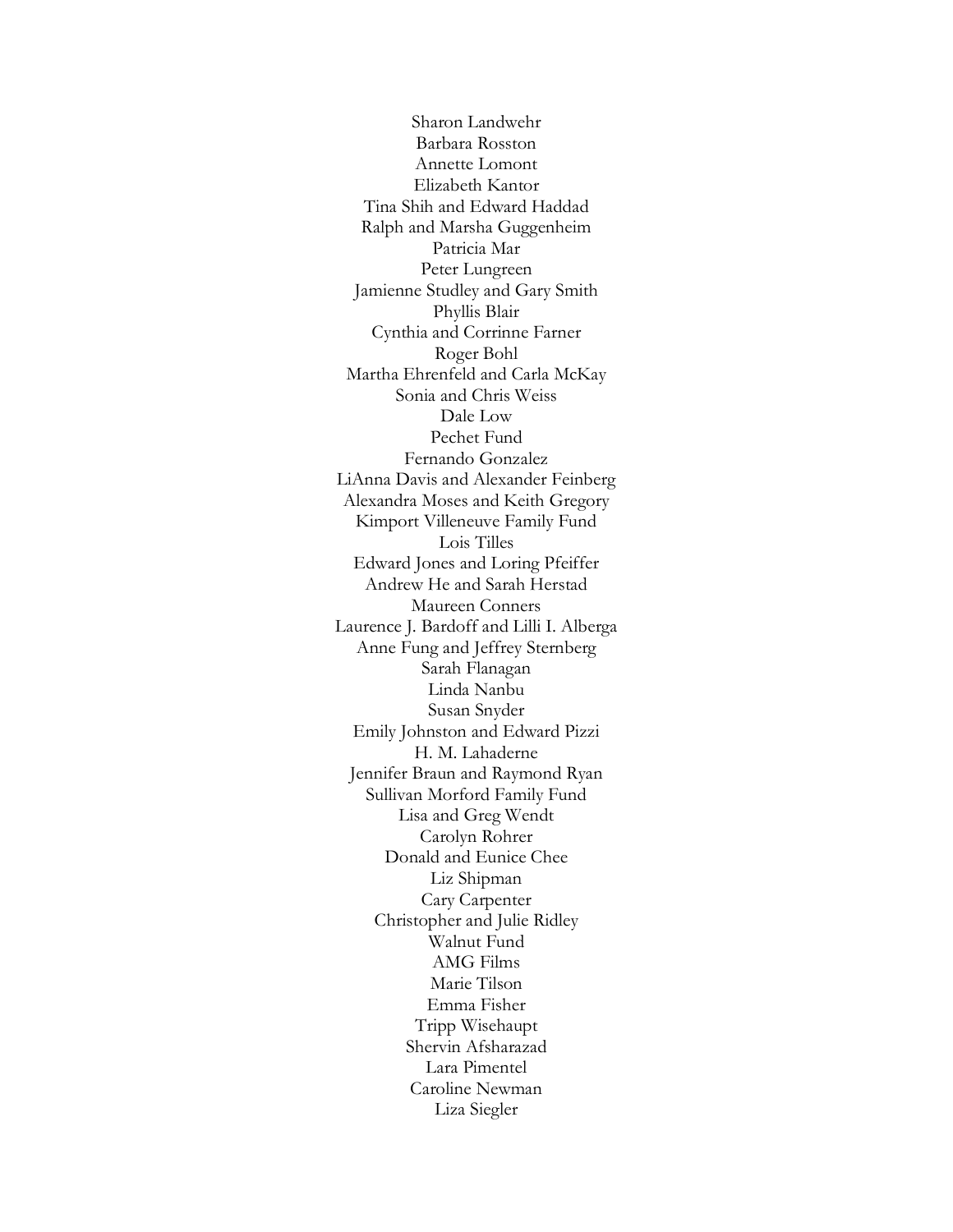The Honorable Connie Wolf Karen Chee Sheila Davies Rebecca Charnas-Grant Joyce Lin-Conrad Christopher Reade Margaret Quattrin Richard Watts Mrs. Bickley Simpson

# \$500-\$999

Susan Abarca Timi Singa and Krute Singa Gwynne Stoddart Dara Shulman Mikiko Huang Pauline Jue Wells Fargo Kami Frankel Philip Reed and Carla Reed Bruce Wang Kelsey Hawley Mimi Tong Ray and Winnie Fong Nicole Cernok Linda Gebroe Judith Holm Tony Origlio and Kip Vanderbilt Autodesk, Inc. Ms. Teresa Ono Thomas Sattler Frank Horst Cecilia Mao and Michael Silva Dione King Mary Frances Walker Laura Weinstein Keir/Ansel Charitable Fund Kathryn Burg Tova Green Christian Cebrian Cynthia Lee Matthew Pharr Kim Syre Jennifer and Dave Nicholson Saul and Gloria Feldman Judge/Ellis Family Fund Ernest Chan Russian Hill Neighbors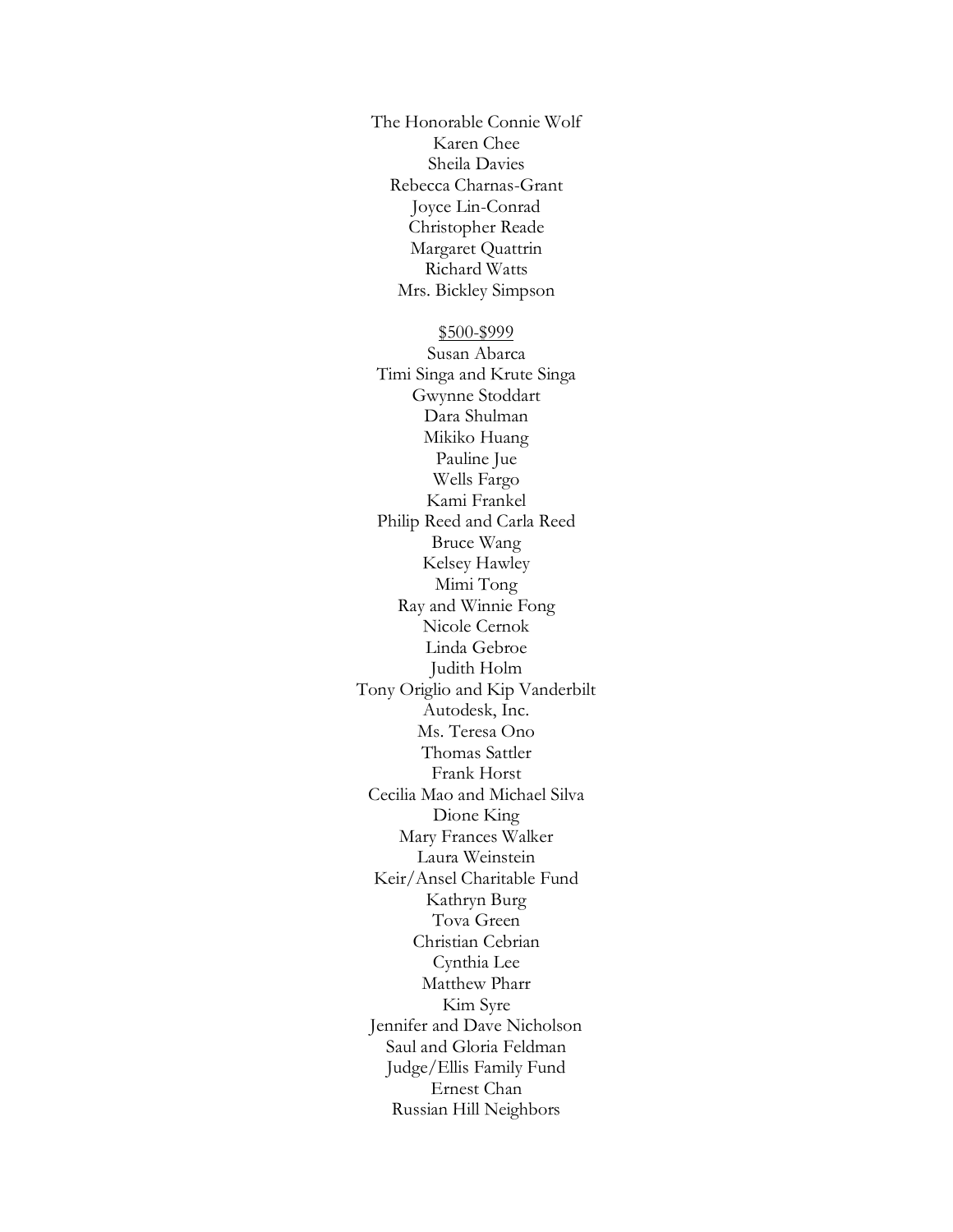Antje Kann and David Maltz Tam Vuong Dan Jurafsky and Janet Yu John Briscoe and Carol Sayers Susanne Maruoka Laura Ramos Emily and Mike Beitiks Susan Mackenzie Barbara Kaufman Mary Ellen Kemp Leah Kennedy Lily and Brent Chiu-Watson Joseph Iacocca and Micki Klearman Carolyn Jayne Jeffery Bowling Joanne Ladolcetta Sebastian and Faith McClure Sarah Sussman and Nicolas Saint-Arnaud Dara and Enrique Landa Jordan Battani Emily Sellers Virginia Marans Leigh Silkunas Olivia Barbee Susan Gin Barbara Maughan Barbara Hager Nola Yee Darlene Zane and R. Reid Walden Helen and Roger Bohl Kruger Family Foundation Gary Sullivan and Timothy Lynn Janette Smith Judge Auffinger Rick Low Wing David and Vicki Fleishhacker Stephen Kaufman Mr. and Mrs. Harold M. Isbell Laurie Edelstein and Scott Andersen Scott F. Andersen Mark and Kelly Cole Bigglesworth Family Foundation Cathy Marshall Luis and Nancy Herrera Kay Taneyhill and George Matiasz Diane Compagno-Miller Anne and Steven Pantelick Jeffrey A. Bluestone and Leah Rosenkrantz Bluestone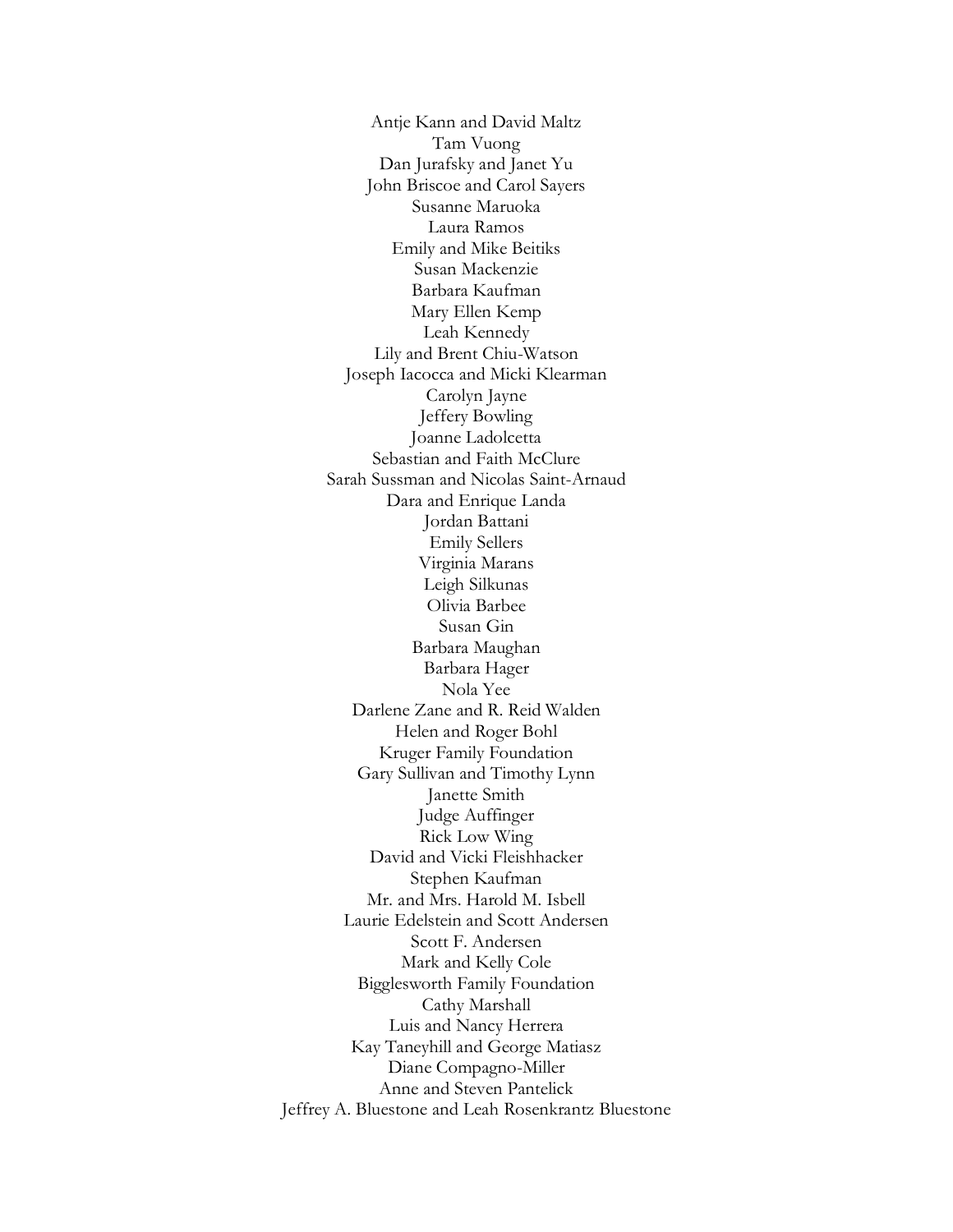Andrew Coblentz and Shari Libicki Sarah Smith Robert and Marcia Popper Cyrus Stoller Swig Foundation Mary Hudson Betsy Dodd and James Boddy Diana Owyang and George Silberschatz Tara K. Mochizuki and Jeffrey M. Chu Charitable Fund Wesner Giving Fund D J Branning, Jr. Eric Mori and Mami Mori Susan Poor and Richard Spear Fred Hartwick Lawrence and Jessica Beard Tamar Pachter and Stacey Hawver Sandra Bessieres Lynne and Robert Myers Judith Rosenberg and Alan Fried JoAnne Appel Regina Phelps Alan and Susan Rothenberg Lee and Peggy Zeigler Bo Shi Guy A. Campisano, Jr. and Karen Gruneisen Maria Sciammarella Barbara Blasdel Alexis Woods Jessica Lipnack Katherine Ives Corliss Chan Tracy Thompson Benjamin Zotto Dmitri Cavender and Megan Gelstein Peter Coward Boluwatife Johnson Onward Fund Sarah Williams Charlotte Tilson John Tang Nisha Masharani Alan Kong

# \$100-\$499

Ram Raghunathan Maya Philipson Samantha Bennett Amy Ciba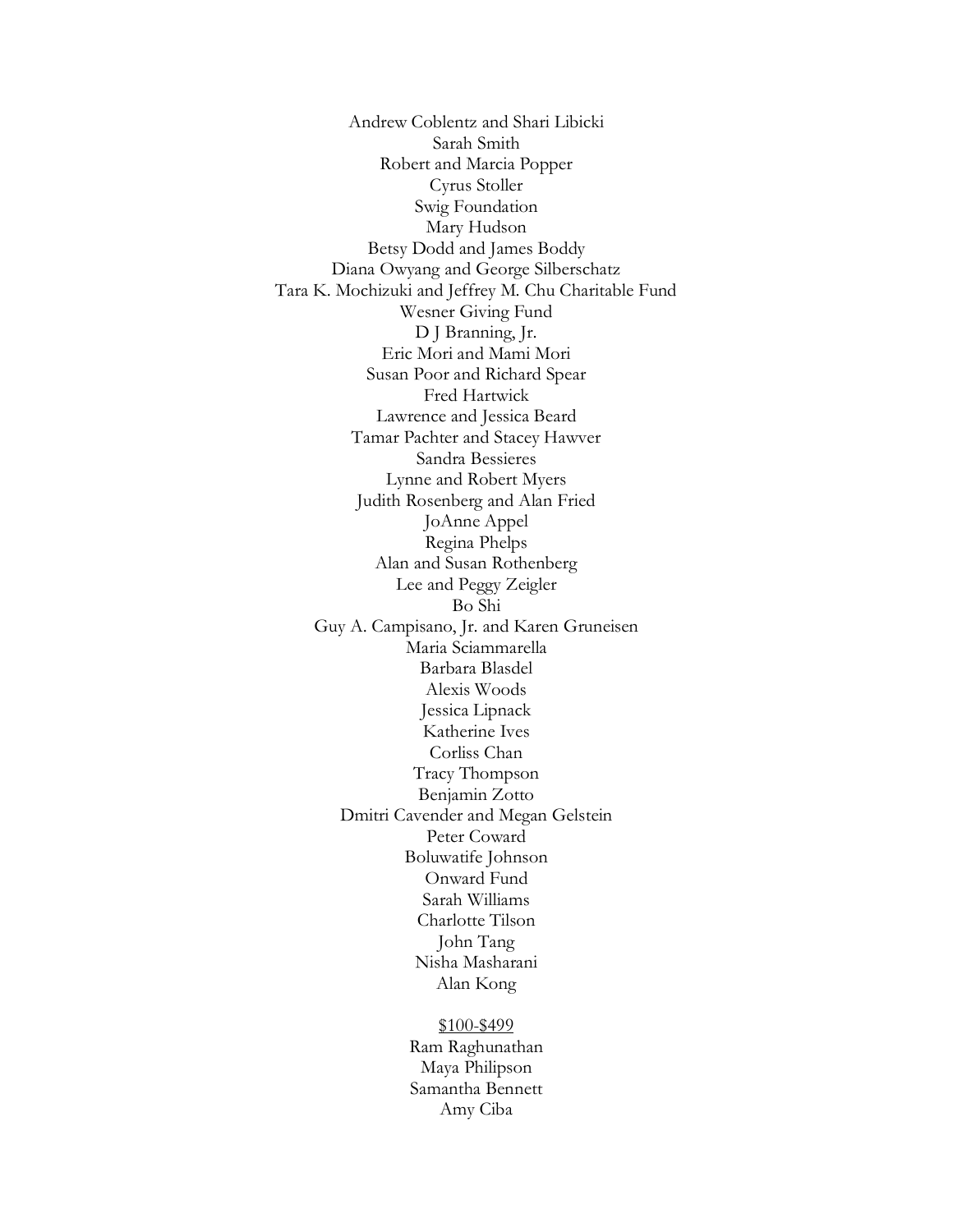David Robinson Southern Music Publishing Company Sports Basement Ronald and Nina Gilson Ragnar Von Schiber and Jared Vermeil Lowell Pratt Estelle Walker Andrea Segura Smith and Randall Smith Sapna Satagopan Cecilia Fairley Marie Carluccio Kenneth Silveria Doris Ketcham Ed Cohen and Anne Bakstad Carolyn Forsyth Ann Alpers Eunice Jung Mary Beth Frederick Lincoln-Shaun Sanders Katherine Schmidt Helen Hilton Raiser Elizabeth Passamaneck Elizabeth Dalay Paul Heneghan Fong Family Revocable Trust AmazonSmile Foundation Linda Lee Moya and Alyosha Verzhbinsky Lawrence Marcus Earl James Heather and Michael Carrico Joanne Ferris Beryl Sanders Allison Arieff Nicole Rogers Ashley Nakamura Guidewire Bright Funds Foundation Mary Ellen Rudden Mary Kahn Peggy O'Brien Christine Devoto Cynthia Der Jacob Branch and Megan Medvitz Bernard Brasseur Marguerite Ranucci Dorothy Schimke Ron Boring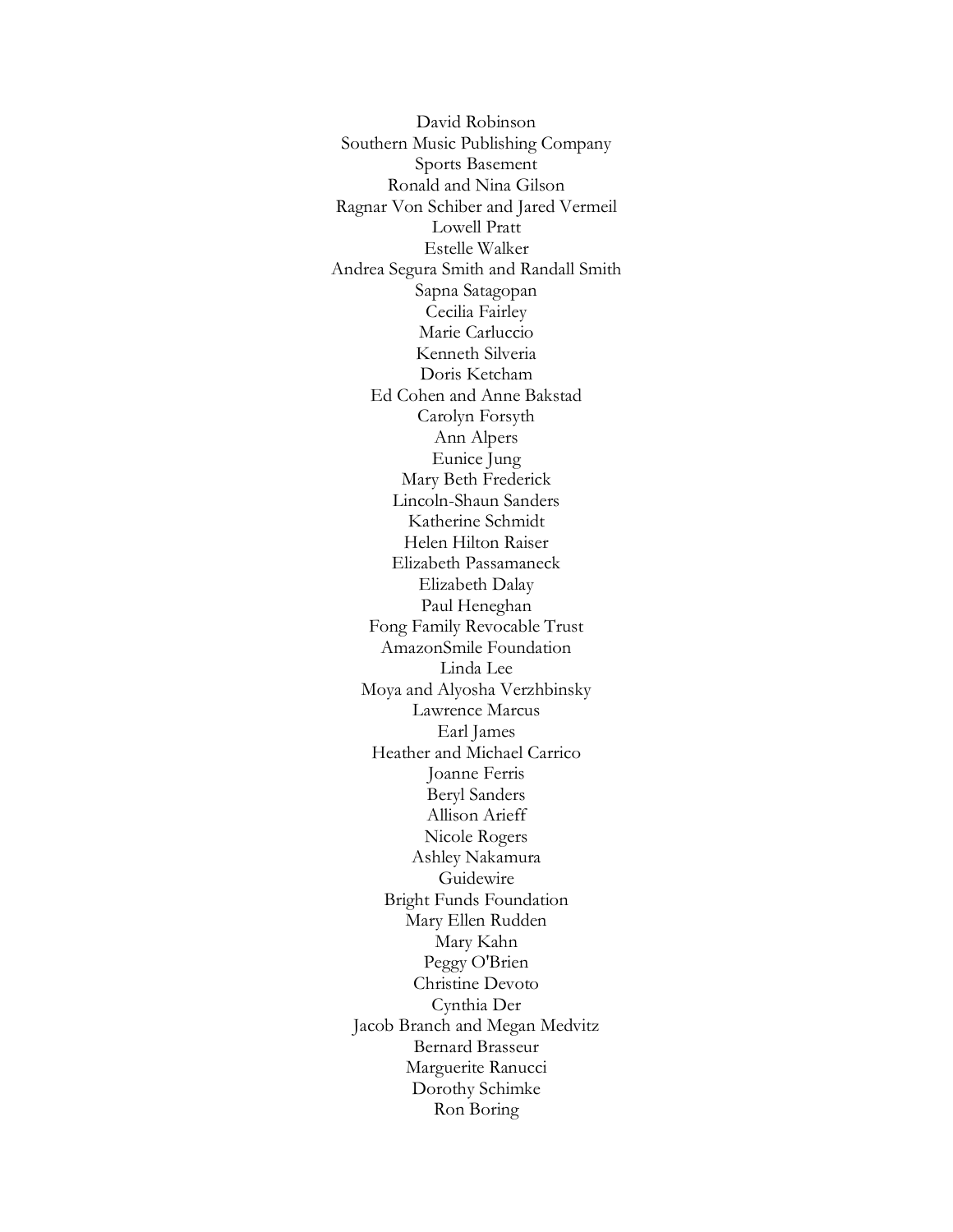John Teerlink and Jean Craig-Teerlink Howard and Diane Winer David Gast Mark Friedlander Karen Gottlieb Jo Keroes Jeannie Sack Elena and Peter Fuentes-Afflick James and Diana Rogers Judith Vaughn Jeanne Wright S. H. Cowell Foundation Claire Bunton and Steve Elprin Bernard and Gail Nebenzahl Rosa Carrillo Johnnie Johnson Hafernik Arthur Colas and Sylvia Yau Grasham-Tuck Fund Robert and Linda Klett Noel and Denise Turner Edward and Elizabeth Morris Dr. F. Chaney Li United Way of the Bay Area PG&E Corp. Marit Lash Martha and Timothy Singleton Lisa Estrella Anne Ording Kate Fricker Ricardo Munoz and Patsy Marine Munoz Sally Hatchett Lillian Chin Pamela Duffy The Schnetzler Family (Greta, Manu and Tristan) Edward Jones Ann Ybarreta Sue Graumlich Peggy Duvette Caroline and Gordon Dow Nancy Fee Hadley Northrop Gina Baleria and Romus Reece Kimberly and Mark Martinez Eleanor and David Louis Marian Owyang Ashley Roth Charitable Fund Anne Paxton Marilyn Oshiro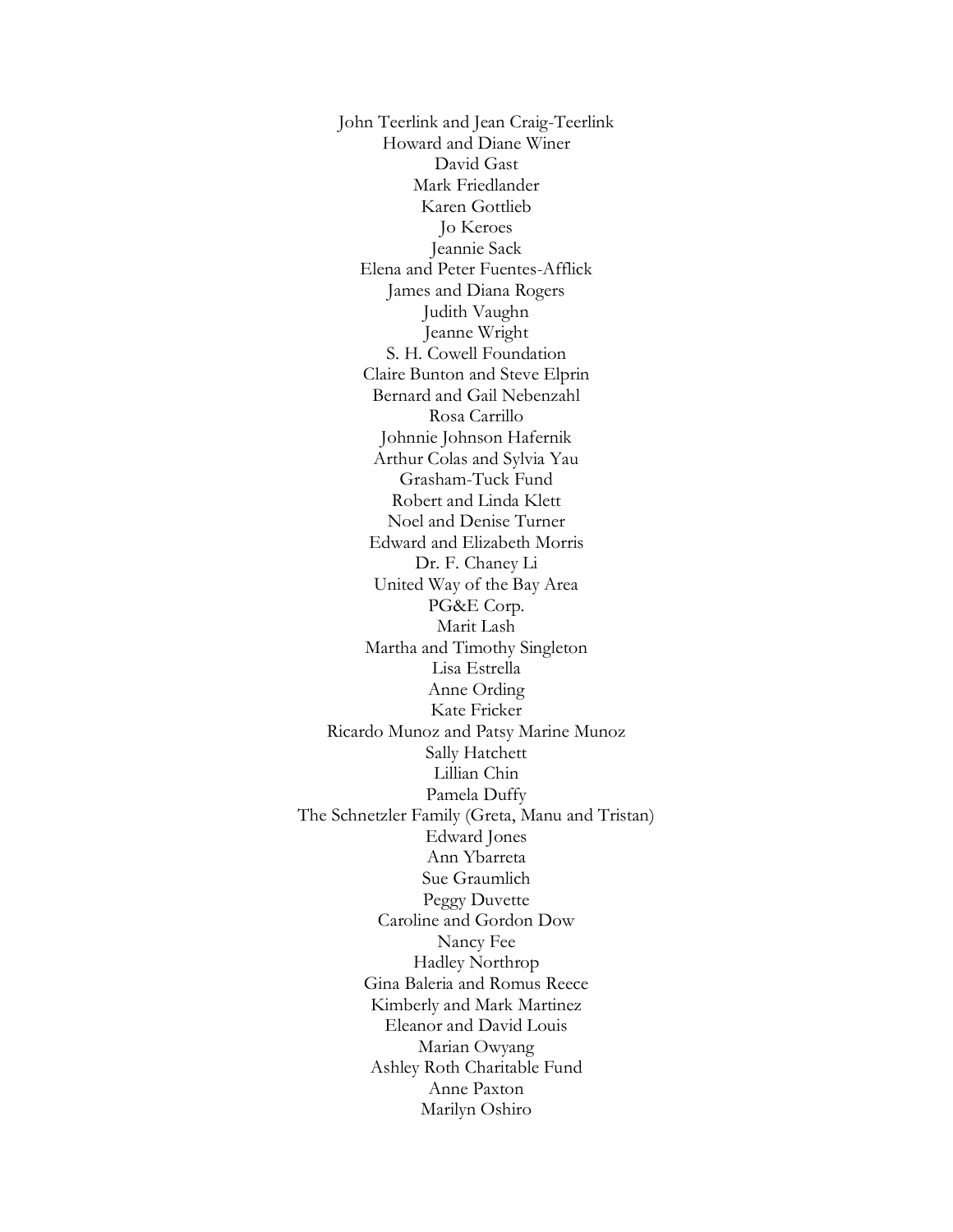Linda Landucci Edward and Valerie Nicolson Graeme and Irene Merry The Daecher Family Larry Mercer Ruth Tringham and Peg Lisi Carole Bayer Ruben Diaz Kirk Robarge Michael Pierazzi Molly Lazarus and Craig Burke Kathleen Sullivan Miles Family Fund Kimiko Burton Carolyn Kenady Alpa Sheth Benevity Community Impact Fund Sarah Lartigue Penny Sneed and Dan Kelly Leslie Yuan and David Aaronson Jorge Carbonell Dolores Casazza Tanya and John Marston Sarah Trapnell Scott Staub Paul Weber Donna Lee Parker and Paul J. Fappiano Monty Worth Jennifer Wahlsten and Tim Holmes Eric Brown Marion and Sheldon Steiner Ann Maxwell Lindsey Westbrook Marianne Kipper Kathryn Gordon James Rohal and Erin Liedle Frances Dinkelspiel and Gary Wayne Kristen Giacobbe and David Haas Richard Cone John Hirshleifer and Donnielle Sisti Bernadette Kim and Len Christensen Danica Murphy and James Gronek Hideko Arita and Nelly Handa Katherine Tillotson Khalsa Mizrachy Charitable Fund David Burkhart and Deborah Shidler Adrienne Hirt and Jeffrey Rodman Sandy Drew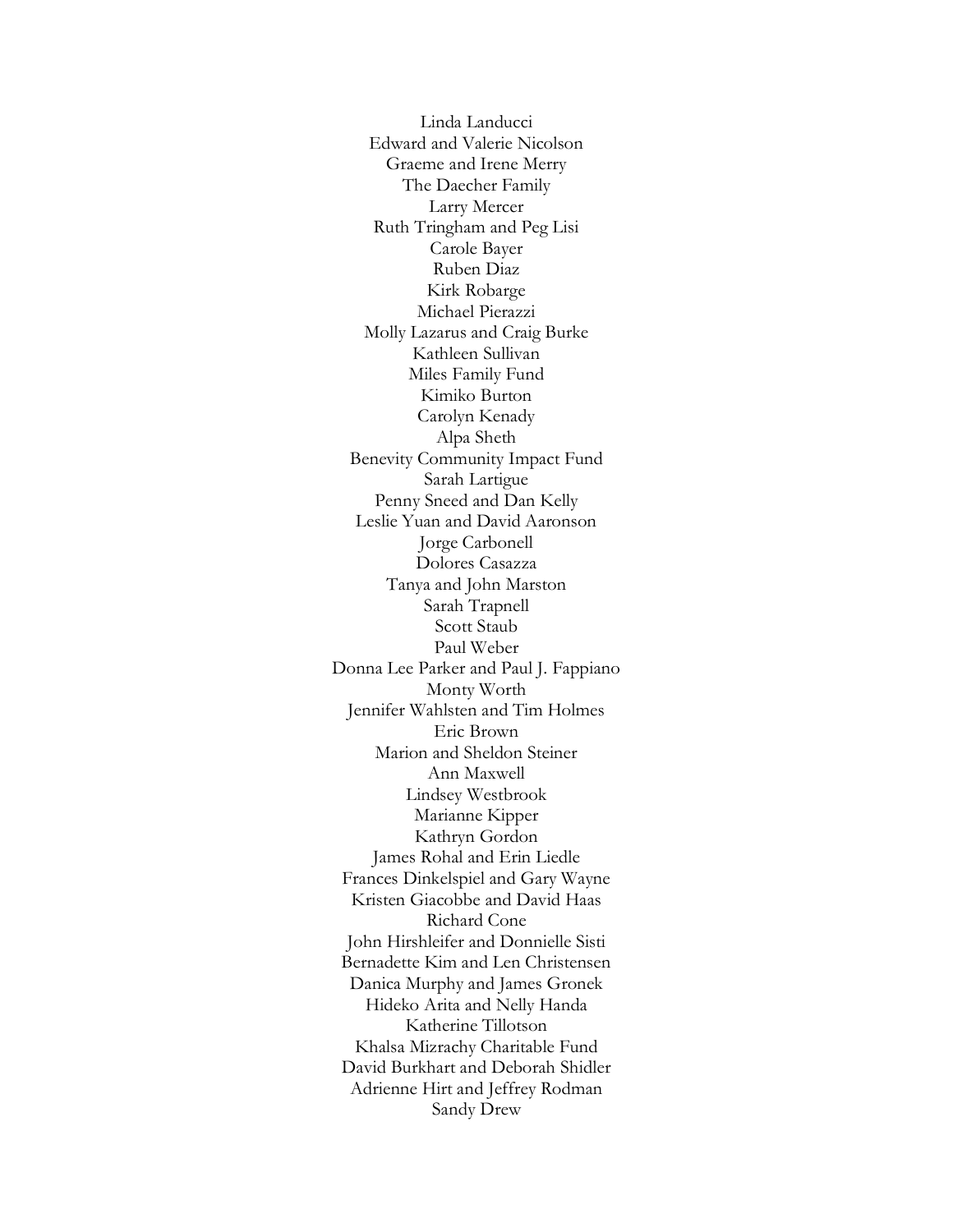Jerold and Barbara Babin Martha Conway Diana Marchesi and Scott Turner Ronald Quan Maureen Laney and Dan Clarke Mark Lieu and Robert Kerman Arlene Waksberg and Mike Clark Trang Luu Katherine Hanson and Scott Ferguson Jodi Perelman and Brad Shapiro Hilary Pierce and Keir Beadling Catherine Pfeil Judy Janec Lesa Porche and Matt Gil Nancy Berger Kathleen Wong and David Woo Clare Willis Christopher Pederson and Daniel Yang Joanne Slaboch and Kevin Delucchi Varnhagen Family Trust Stephen Shapiro and Ellen Rosenthal Jane and Michael Miller David Melnick San Francisco Foundation Roger W. Fong Michael and Barbara Shpizner Susan Little William and Katherine Rauch Family Fund Thomas and Anne Morton Lawrence Wilkinson and Mary Kay Magistad Gilda Sullivan Bruce Cohen and Gale Mondry Frederik Schodt Robert and Nicole McMillan Newton Fong Carol Ludwig Lina Yeung Jeanne Milligan Wendy Bear John S. Osterweis Joseph and Joan Sutton Roger and Janice Wittlin Amey Garber Eugene and Ellen Lew Clare Murphy Virginia Coe Stephen Lambright Carl and Elizabeth Zlatchin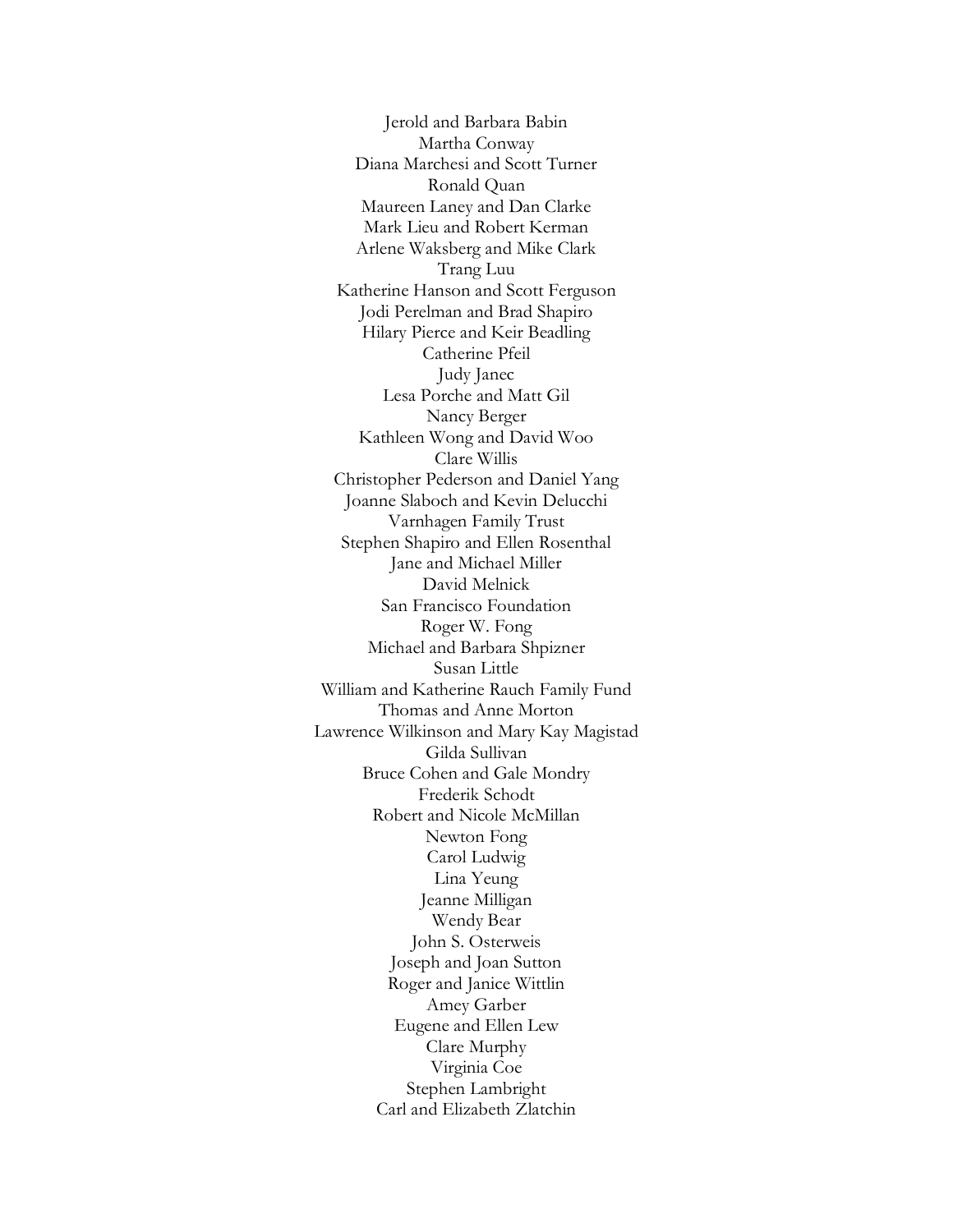Howard and Rozanne Junker Edmund Ow Michael and Debra Varner Andrea and Robert Nachtigall Sheila Beth Balter Linda L. Aldrich Marti Baroody and Michael Joseph Jacqueline and Christian Erdman Warnock Charitable Fund Monica Barrett Melissa Hall Kathleen Clarke Tomoko Kanamitsu Leslie Caldwell Claire-Marie Clevy Melody Doss-Wambeke Lynne Butcher William Swinerton Dudley Carlson Brian Sullivan Linda Woo Zarina Mamoukhova Mark Palatucci David Tobin Nancy Carlson Jen Merner Donna Li Jenny Wilson Kristi Highum Michelle Cooke James and Cone Anqi Chen Alison and Michael Paolercio Maria Dichov Cynthia and Richard Alvarez Mark and Marcia Elias Alan and Nancy Raznick Shukwai Lin Linda Wertheim Rae Ann Donnelly James and Janet Frost Jane Ginsburg Omar Khan Kayle Barnes and Garner Kropp Kate Gardiner Dorothy Young James W Shearer David Fowler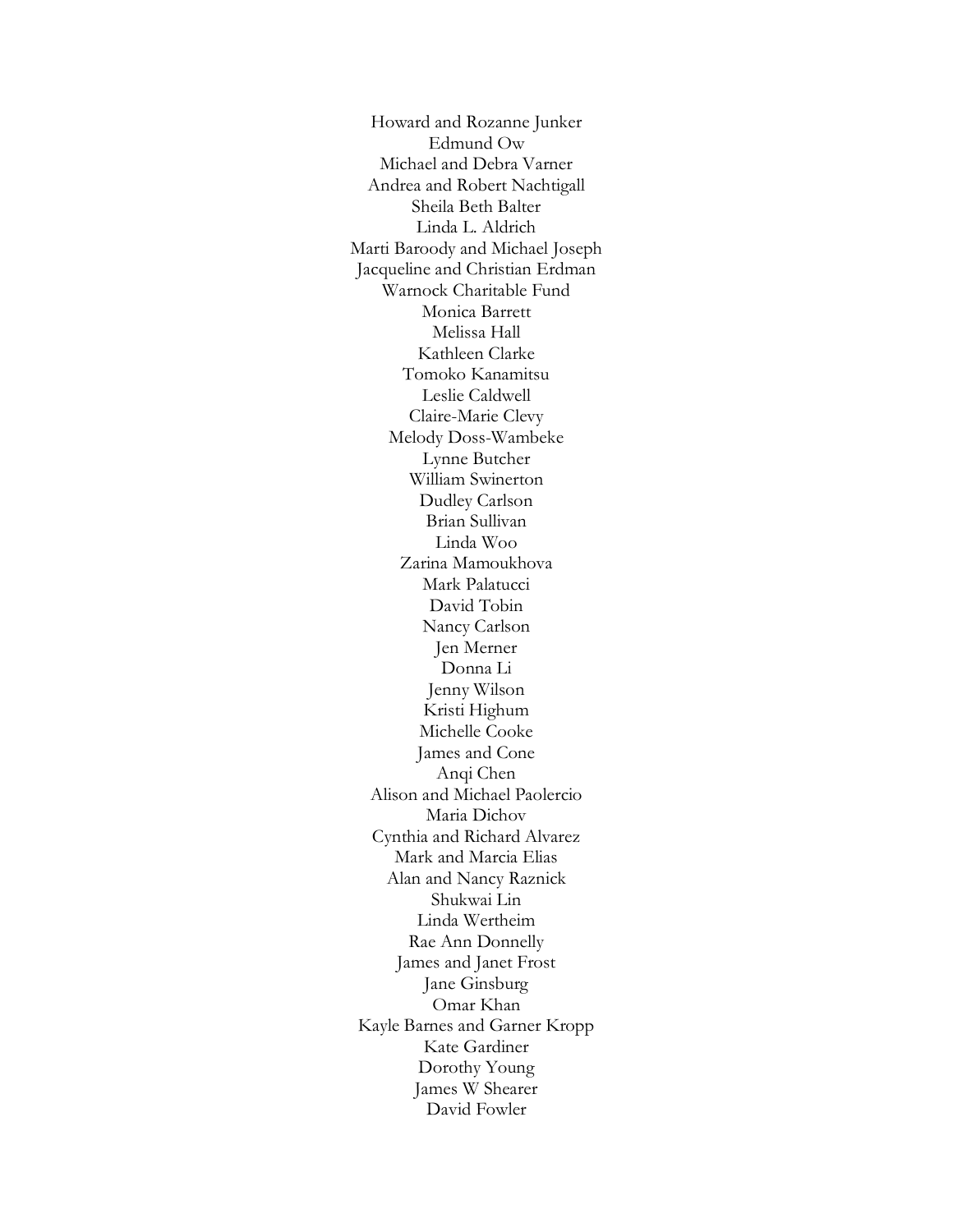Lydia Leung Ashwin and Murthy Lily Chow Douglas Steedman and Kazumi Matsuyama Janice Grau and Harold Borkowski Shelley Trew Julia Bergman and Adam Bergman Nan Hohenstein Linda D. Hom Thomas Ross Dorothy Yee Erin Gasser Kenneth Gobalet Tazuko Coffee David and Susanna Singer William Pendergast Darla and Richard Romano Frederick and Marcia Ciaramaglia Michael Burbank Suzanne Dee Lisa Wolf John and Mia Rechsteiner Bill Rietmann The Easland Family John Yamaguchi Nancy Larson Wanda Jung and Leland Fong Pamela Droubi Joan Lenzner Kelly Gillease and Jacob Hauber Catherine Witzling Robert Lindsay and Patricia Moore Leah Dorazio and Owen Lincoln Naomi Hulme Suzanne Kounkel Brian Kreischer and Sarah Maxwell Noel Kaufman and Nicole Grindle Karen Conway John Scholten Irene and William Check Lorraine Bosche Paul Moslander John and Erinne Morse Corbitt Charitable Gift Fund Chase Bank GitHub, Inc. Patrick and Gwen Mahoney Virginia Brooks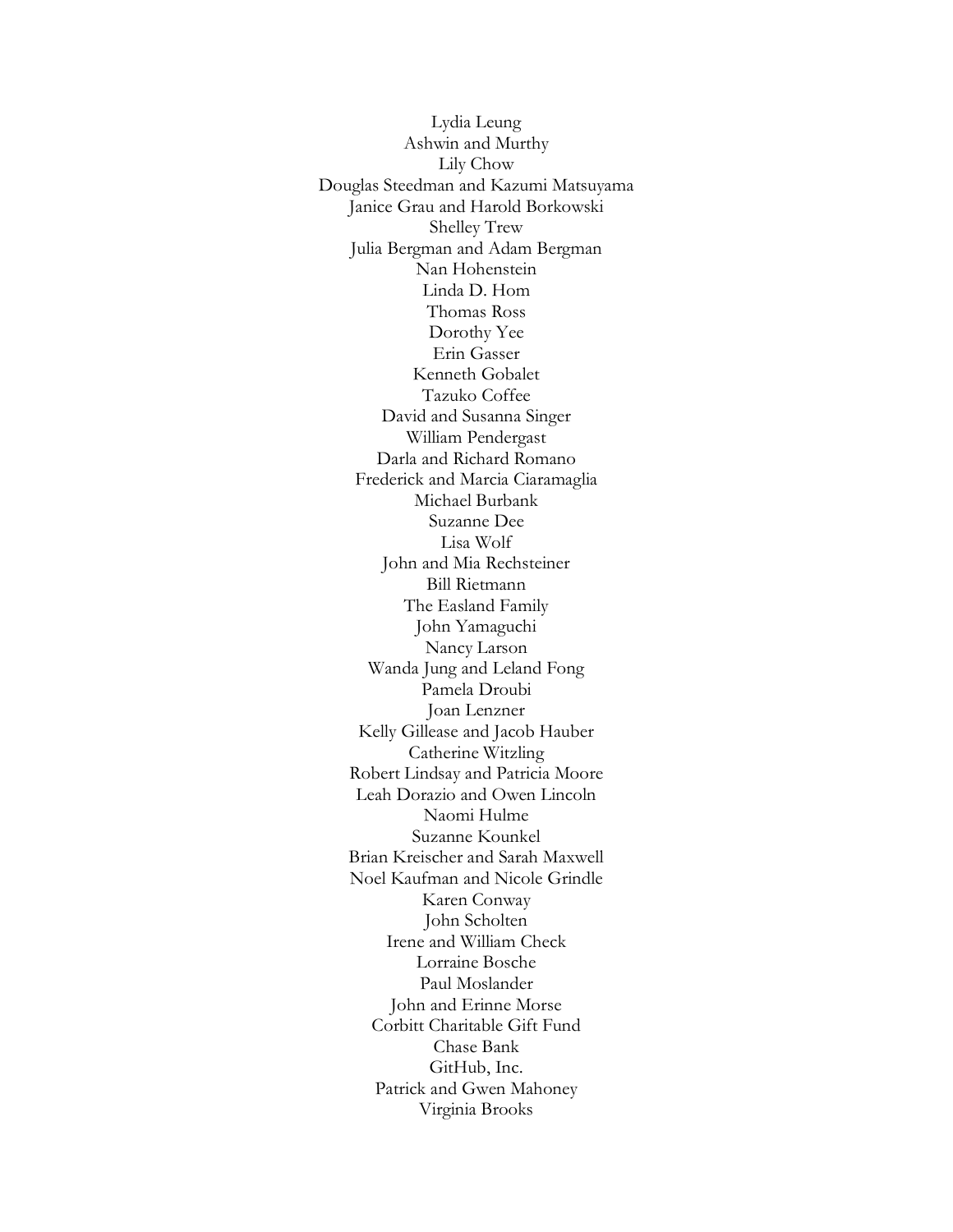Alison Nakashima Meg and Jonathan DePriest Nissa Strottman Emmanuel Te Bruce Farr Emily Rodda and Zack Zweber Costanza Foran Julie and John Briden Johnson & Johnson Family of Companies Vivian Lew Visa Inc. Christie Allair and Martin Dean Gannett Foundation Isela C. Cueva Rizzi and Damiano G. Cueva Rizzi Filip Kesler and Kezia Pearlman Lynne Rappaport and Jonathan Frank Joan Breen Cathy Kornblith Mary J. Kelley Christine Williams and Keith Skinner Anne and Kirke Wilson Homer and Virginia Boushey Susan Steer Trtee Bonnie Wong Joyce Lieberman Mr. Thomas Chambers and Ms. Maryann Guthrie Eileen Louie Ms. Leonor Barnett Sari Ellovich Gilda Turitz and Gilda Turitz Lisa Hanson and Chiara Whitehurst Dvora Honigstein Elaine Elinson and Rene Ciria Cruz Connie McCole and David Larson Karlyn Sugai Kathleen McNamara and Richard Keenan Carl Wells Dawn Iwamoto David and Julie Ransom Eugene Berg George Shardlow Allen Ng and Sharon Mar Lim-Sakuma Giving Fund Ann Jorgensen Janet and Janet Cluff Philip and Velia Frost Dean Fong Joel Molin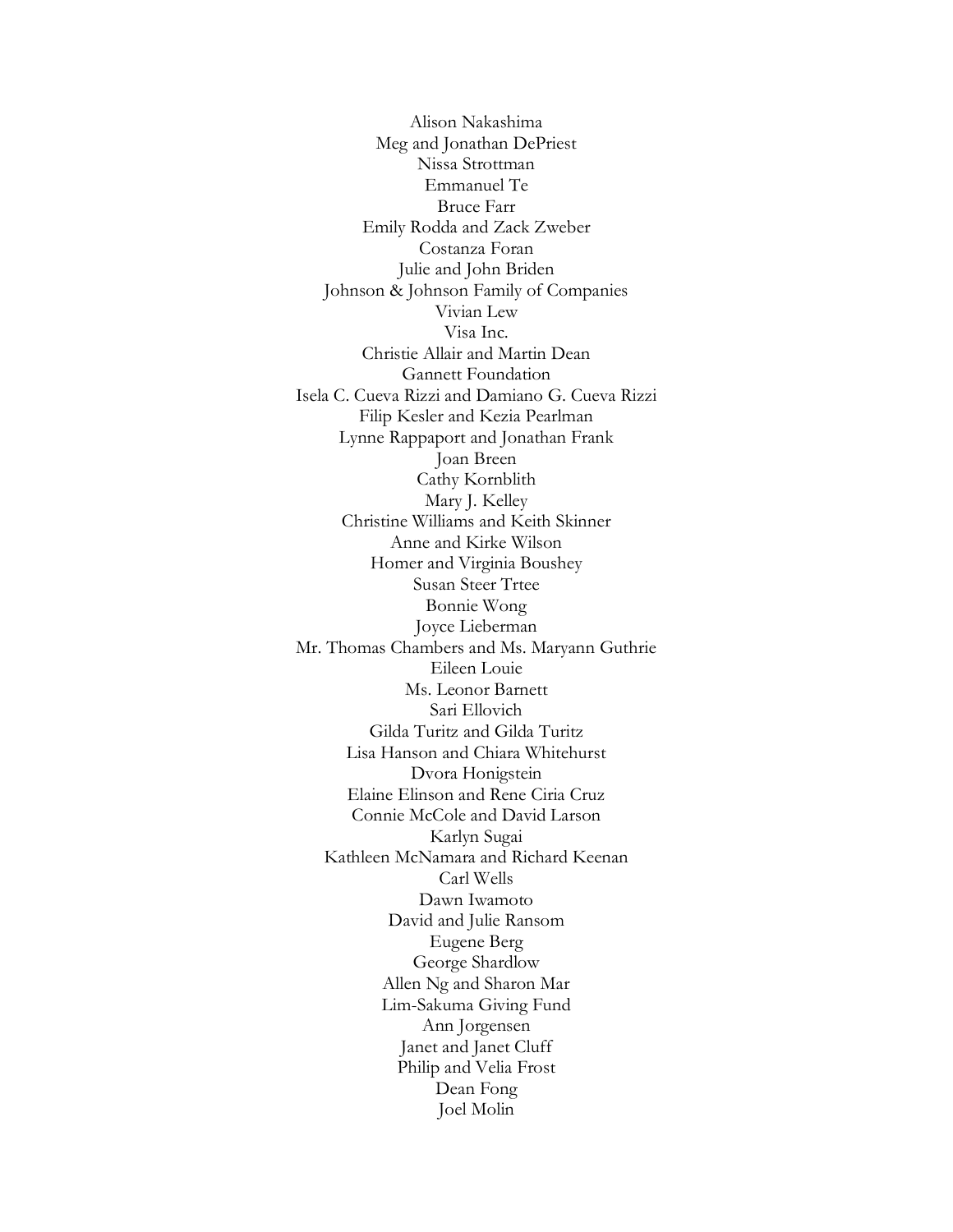Bruce Zweig Michael Mueller Jane Ann and Morrison Joanne Seltzer Elizabeth Churchman Barbara Grant Heising-Simons Foundation Melissa McClintock Ellen Bachmannhuff Erika Delacorte Jo Chinburg Karthik Narayan Jeffrey Ettinger Christopher Leason III Tomas Nakada and Anne Veraldi Elizabeth Weise Shelly and Peter de Vries Alison Amonette Ruth Cohn Boji Tony Amanda Kahn-Kirby and Mason Kirby Barbara Lowe William Ozuna David Nevins and Inge Borgstedt Nevins Katjusa and Brejc Robin Peeples Lois Hirsch and Dan Harris Shelley and Joshua Estelle Shawn Rosenmoss Joan Jasper Robert Moore JoAnne Tybinka Damien and Laurie Shulock Fred Altshuler and Julia Cheever Alex Davidson and Richard Vezina Kristan Sartor Elman Jane Levi David Young and Donald Bird Katherine Clements and Laurence McIntyre Alice and Daniel Wai Nancy Iverson Michael and Katherine Taylor Lynn Grier Janice McIntosh George and Evelina Gara Kathleen Beitiks Mary Anne Shattuck Marilyn Waldman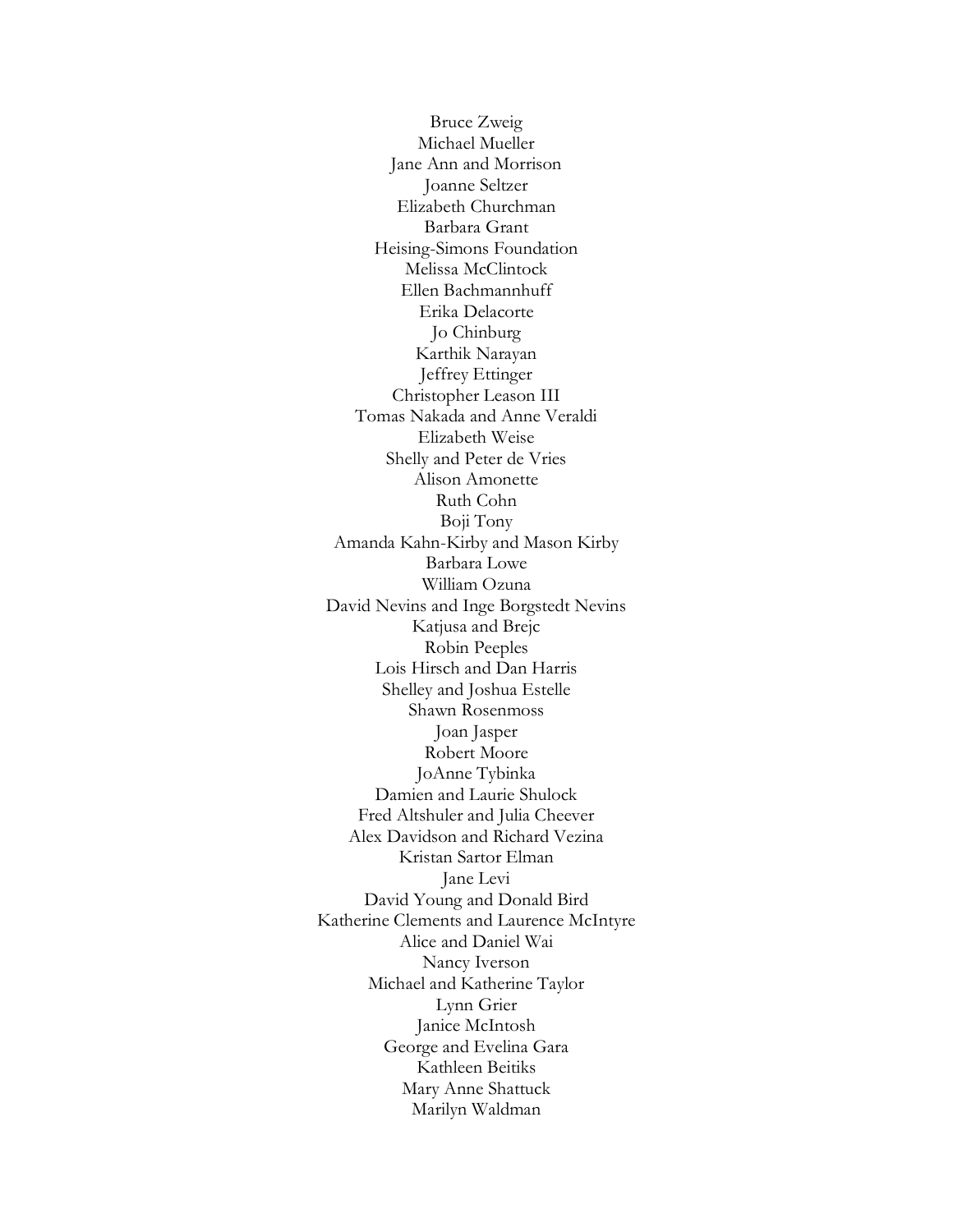Nancy Zinn Mary L. Turner Stanton and Marsha Glantz Claudia Bogner Philip Hoehn Robert and Troyann Nilsen Selina Fong Orville Dale Dr. Gerson and Sandy Bernhard Mark and Susan Oscherwitz Gilbert Lee Constance Ikert Timothy and Sally Doyle Judy Munter John E. Beebe, III M.D. Peter Stern and Holly Badgley John and Nancy Schlenke Walter Knoepfel Jane Vincent Corbett Mary Ann de Souza Charles and Clarice Moody Pulesi Leasau Cowles Robert Liner Brenda Lee Sally Towse and Burton Kendall Nandan Joshi and Milan Mangeshkar Christopher Lambert and Roopa Ghia Geraldine Mayer Roberta Benton Jean Chen Michael Hebel Linda Foy Lauren Phillips Jeffrey Oda Jeff Gardiner and Louise Galindo Rennie Saunders and Eleanor Drey John Domingos Michael and Bonnie Stuppin Michele Brouqua Gillian Shaw Alyson Jacks Granger Tripp and Maryanne Downes Jeffry Spencer Katherine Bourzac Patrick Lee and Kathleen Sheung David Eckles Peter and Joyce Roschinger Phyllis Harlick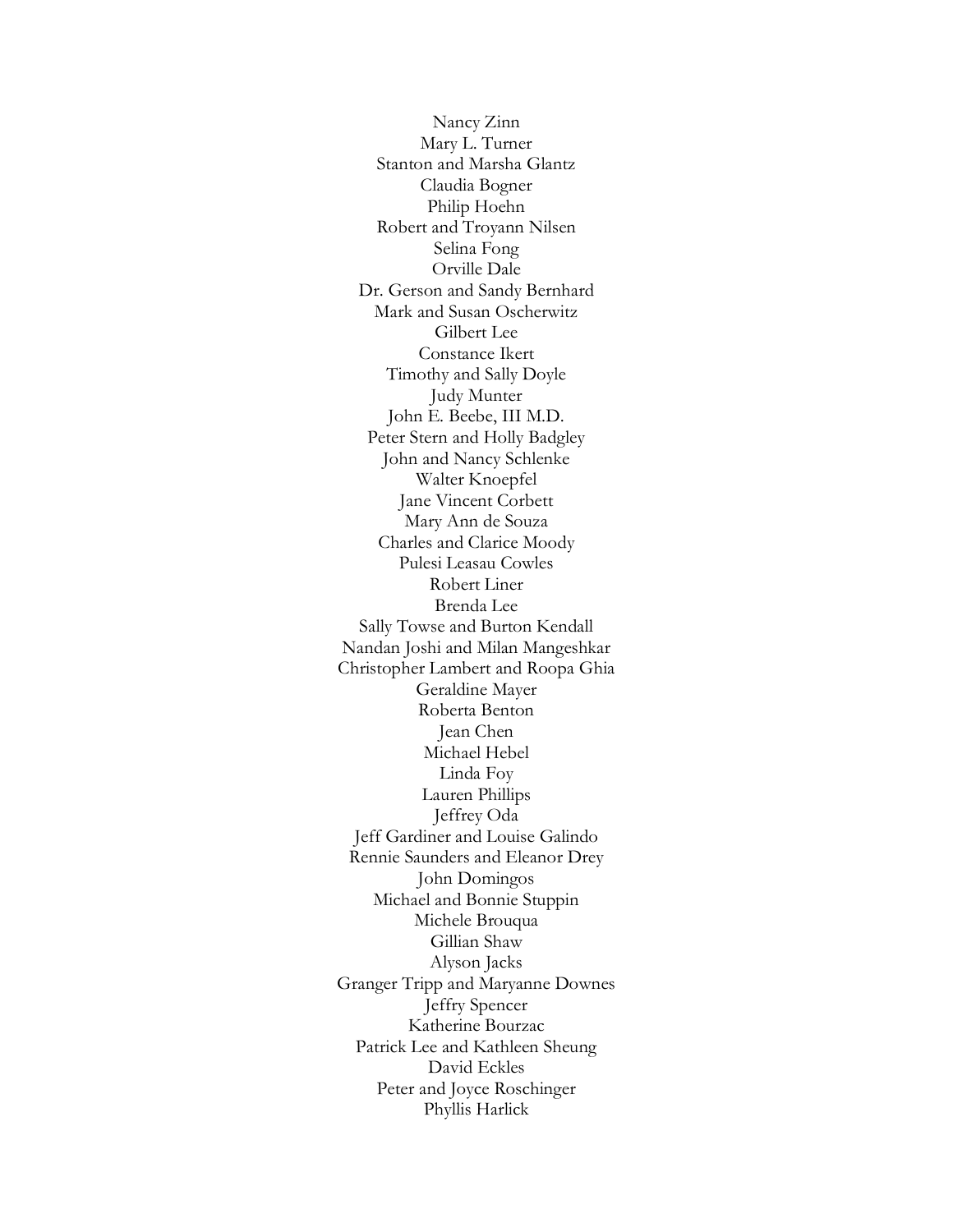James Rozzelle and Ann Shepherd David Deiwert and Alan Farr Terence Craig and Donna Goodman Amy Kapp Mark Daniels Dilan Gorur Whitney and Eden Maia Piccagli Richard Terdiman and Linda Foy Addie B. Shevlin Lynn Harker Thompson Jacqueline Im Tony Tam Jordan Luttrell Deborah and David Frangquist Jan Praggastis Amy Seirer Jonathan Liu Michael Silverman Jason Molenda Vince Koloski Mehmet Orun Elliott Smith and Wendy Gilmore Liz Noteware Susan Flowers Janet Fitzpatrick John Pickering Alan Brickman My Hien Truong and Cecilia Chung Wen Lin and Keh Ming Lin Deborah Van Patten Joseph and Joan Humphreys Jeannette Woo Ann Rovere Linda Carnevale Cecile Butman Michael Ralph and Mira Sinick J.D. Fong and Laura Aron Breanna Zwart Matthews and Samuel Thomas Kuntz Matthews Jason Southwell Sally Rosenman Sherrie Rosenberg Bonnie Lai Kathryn Page Kris Vecere Martha Shumway Rajnikant and Helen Desai Deborah Hornberger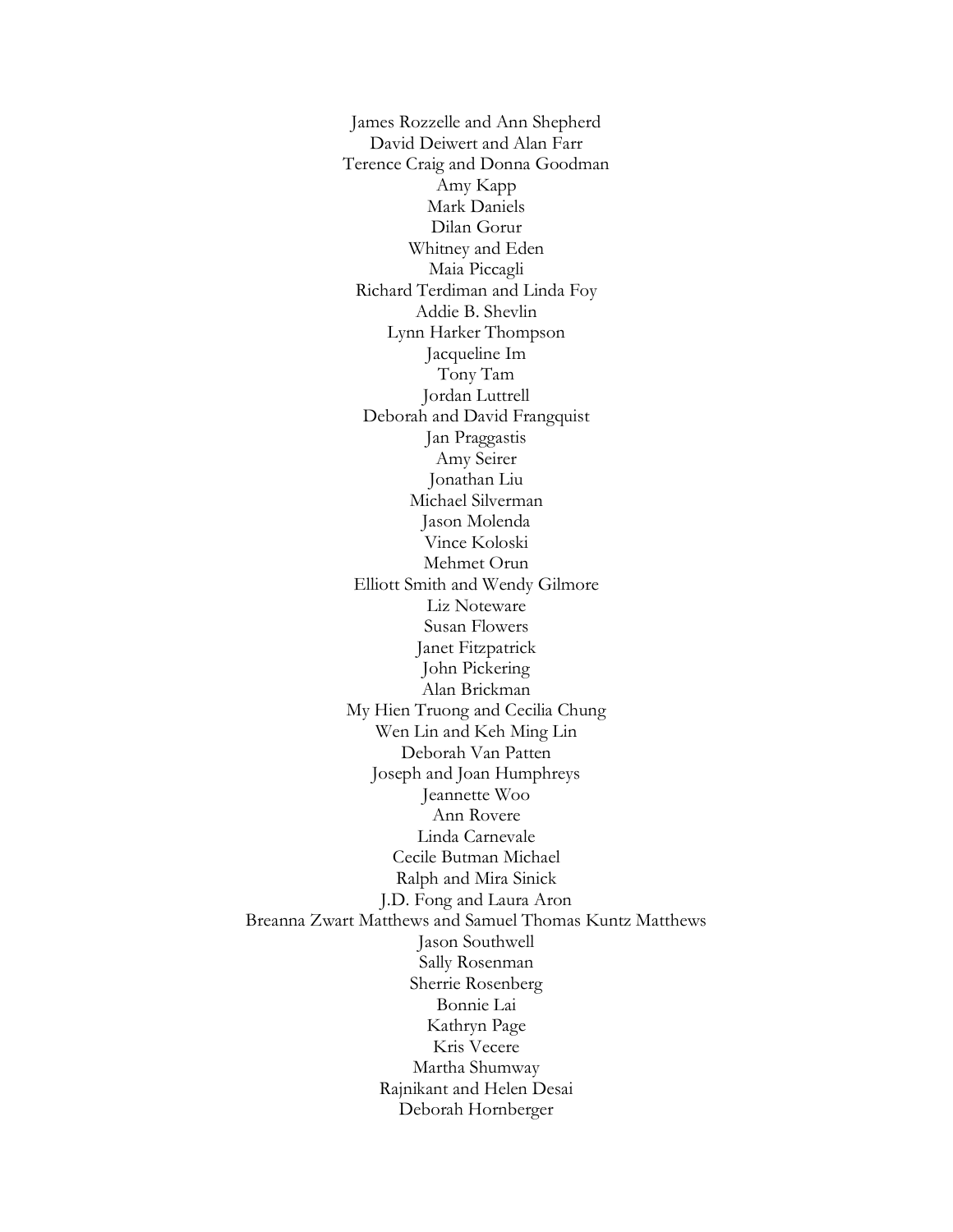Audrey Winn Jo Falcon and Bill Spears Rose-Marie Ullman Marcia Sollek Lenard M.D. Nancy Evans and Betty-Lou Harmon Nancy Bardoff Jack Chin and Hedy Chang Karin Payson Jamie Yeh Andrea Crawford Zoee Astrachan and Andrew Dunbar Robert Archambault and William Casey Lindsay Haddix Karin Kary Alyssa Aninag Barbara Wintrup Eleanor Fraser Robert Keitel Jaime Kooser Susan Waldman Mr. Mark Goldstein and Ms. Judy Reynolds Ms. Luita Persyko Michele Anderson Debra Asher Shanna Farrell Kevin Delgado Maxime Serrano Tanya Grinblat Kyle Crawford Kate Hughes Daniel Madrigal Cameron Pal Alice Duesdieker Sitong Peng Angela Fletes Genevieve Conaty Eliana Marcus-Tyler Karen Rivo Ariel and Todd Espiritu Santo Cynthia Aldridge Doria Fan Gardner Haskell Phil Gravitt Malcolm Gissen and Judith Cohen Sean Nhan Carole and Henry Klyce Ashley and Aaron Stern Karen Gordon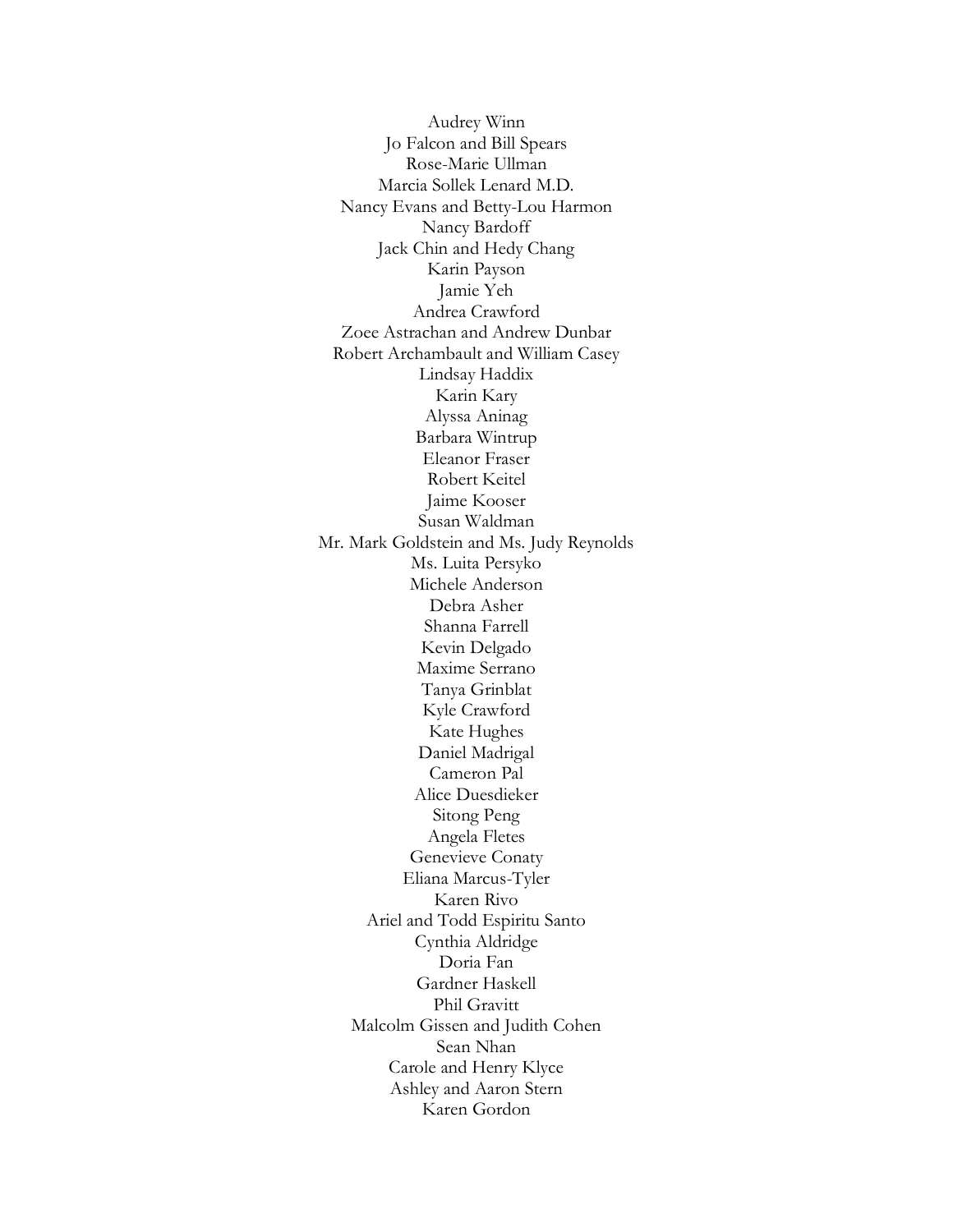Brett Jackson and Victoria Holliday John Bacon Jeffrey Wear Cheryl Smith Bruce Flynn Michael Bennett Molly and Yuval Koren Carley Rencher Chen and Jia Yn Chen Carole Ruffo Thomas Rogers and Caille Millner Margaret Levitt Susan Barber Cynthia Shannon Robbin Mashbein and Steve Lipton James Shalkham Nancy Yoneyama Nicholas Bartel Catherine Filgas and Shoaib Tareen Jarie Bolander David Cassell and Linda Boyer Helen Ong Jessica Hickok Elaine Chan Nadine Quan and Vickie Brown Ian Epstein and Stephanie Abramovich Armando Sanchez Mary and Steve Andersen Susan Sommers Irina Thompson Gene and Sherry Keller Bernice Frucht Ross Pudaloff Vineeta Hiranandani Ellinor Hagedorn Joan Goldman Leah Chapnick Benny Lau, Jr. Penelope Wisner Peggy Tom David Poppitt Steven Shapiro Nancy Rains Jean Johnson Leslie Creel Connor Amy Hwa Soo Emens Helen Bogner Milena Fiore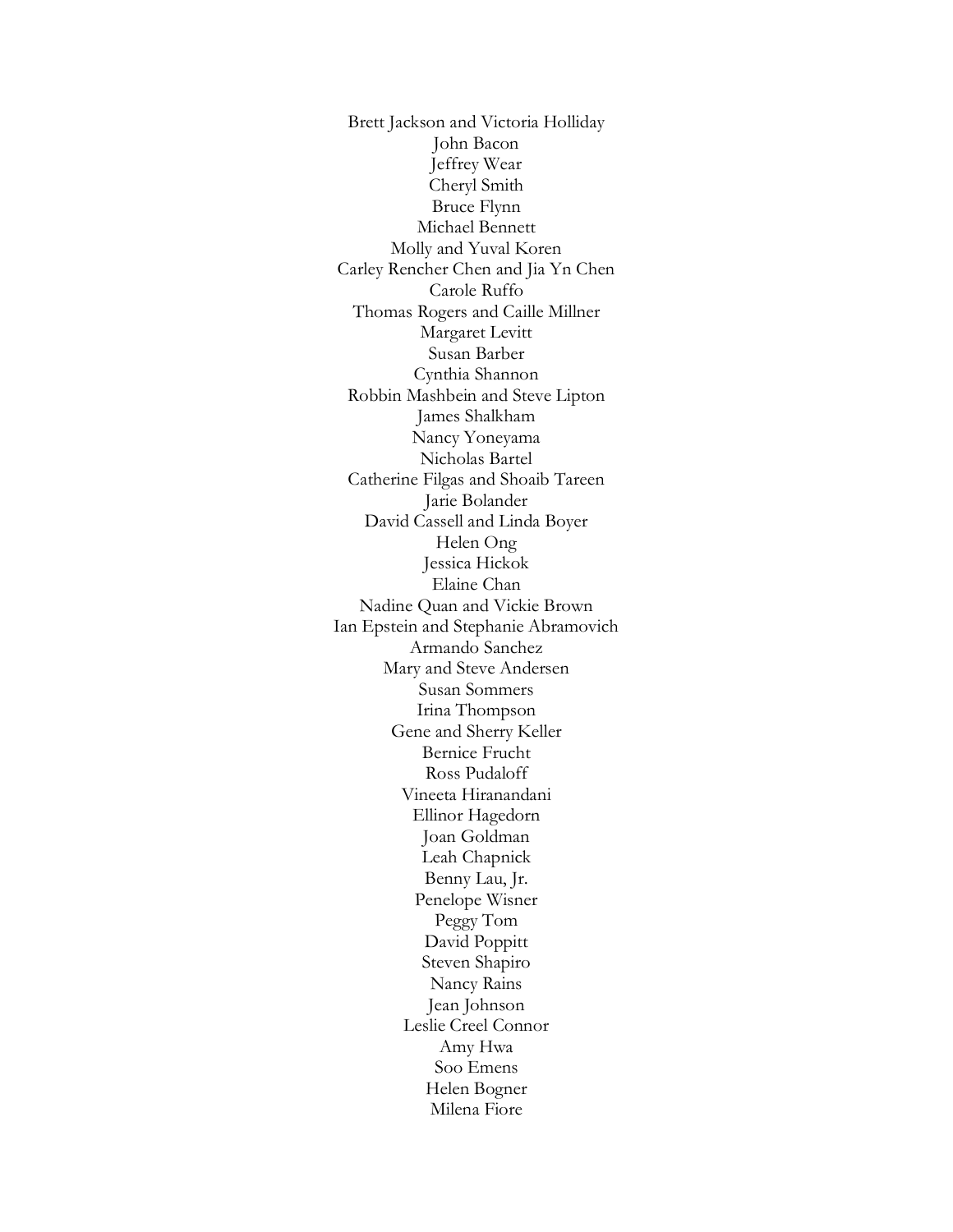Jill Kuper Claudia Bushee Brian Shimetz Roxanne Hansen Patricia Holden Debra Juelke and Erich Schneider Susan Fisher-Owens Anna Altshuler Scott and Rachel Burger Family Fund Gabrielle Powell Sarah Rosston Joan and Victor Korenman Carolyn Ciepiela Victoria Artz Nicole Sekeres Jun Luo Wen Hsu Randall Fong Kim Rotchy Uma Chingunde Linda M. Grady Samantha Black Denise Szabo Piero and Jill Martinucci Eric Walker Kira Hoffman and Nick Martin Bharadwaj Gopinath Diana Nichols Carolyn Teshima Aundre Herron Stephen Haines Benjamin Thompson Hattie Schenk Tyler Chapman Hugh Rubens Benner Davenport Paul G. Heller Bruce and Bruce Hironaka Abby and Joe Kirchofer Eric Scheide David Neuman and Adele Dorison Benjamin Kraft Tamera Walters James Catlin Cordelia Chang Sau Sum Fok Sarah and Rafael Morales Jessica Hilberman and Katrina Reid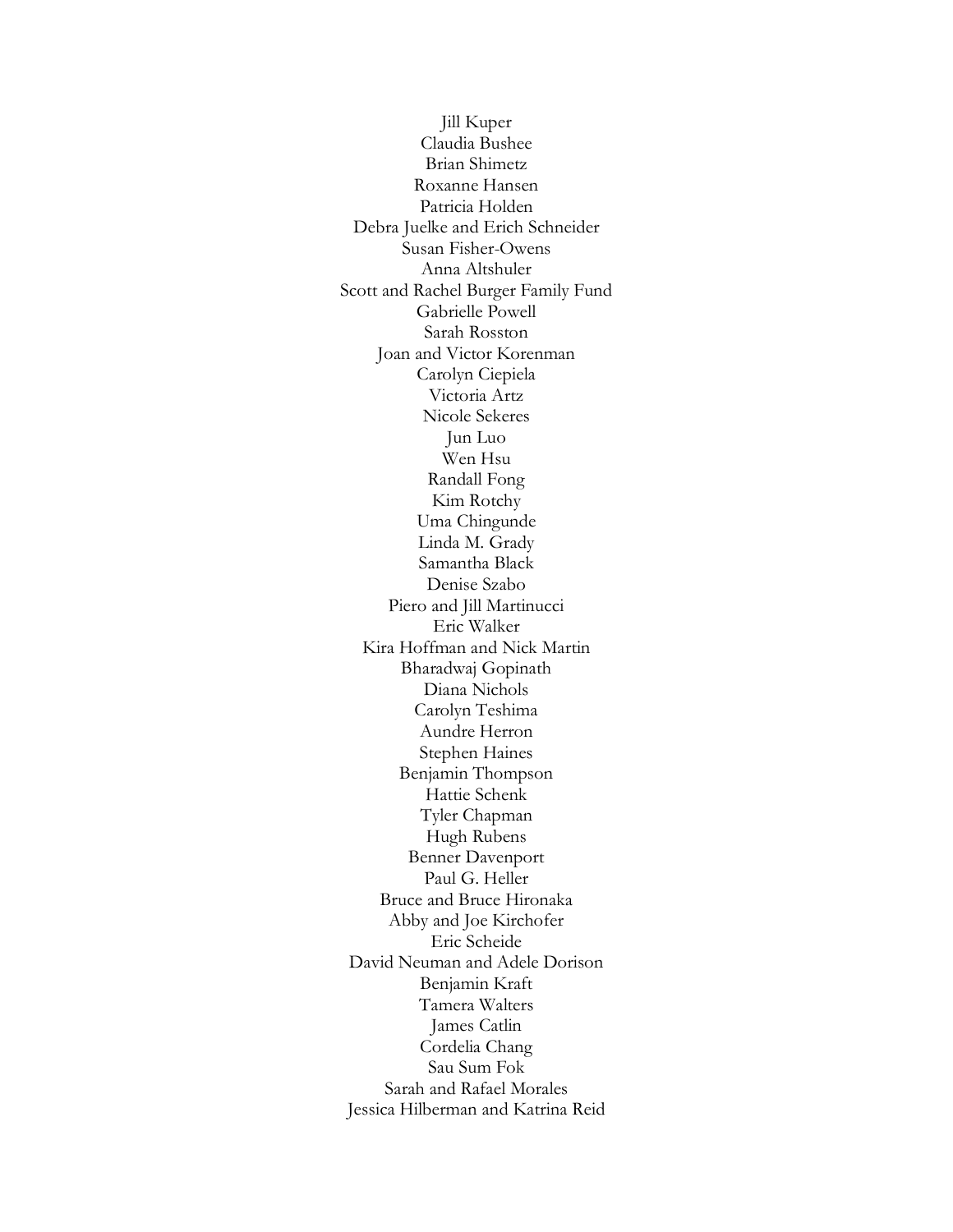Melanie Twardzicki Jill Spelman Rebecca Ward Janet Harris Chris Heisterkamp Felix Chu Robert and Pierina Wong Michele Schaal Rachel Ijichi Paul Gabriel Anita Anderson Larry Prager Nancy Russell Rita Coleman-Sater Jeanne Lan Alec and Sharry Bash Eddy and Karley Yee James K. Stokes, Jr. Leslie Saldivar Molly Shaiken William and Sarah Bastick Mark Cesare and Johanna Jansen Susan Stroman and Thomas Schneider Myrna Yee Michal Gizinski Laura Grad Judith Goetzl Patricia Franks and Eli Ehrlich Karen Breslin Ginger Jackson Gleich John Holland Grace Grima Paula Braveman Elizabeth Podolinsky Demetra Jones Luis Conant Francis T. Itaya, Jr. Paul and Mare Manangan Jeanne Carson Marilyn McMillan Albert and Hsiao-Feng Gaw Rebekah Wolman Susan Dugger-Mathison Terry Baransy Brittany Damon Sharon Kuester and Dan Hinton Joan Broer Sally Levinson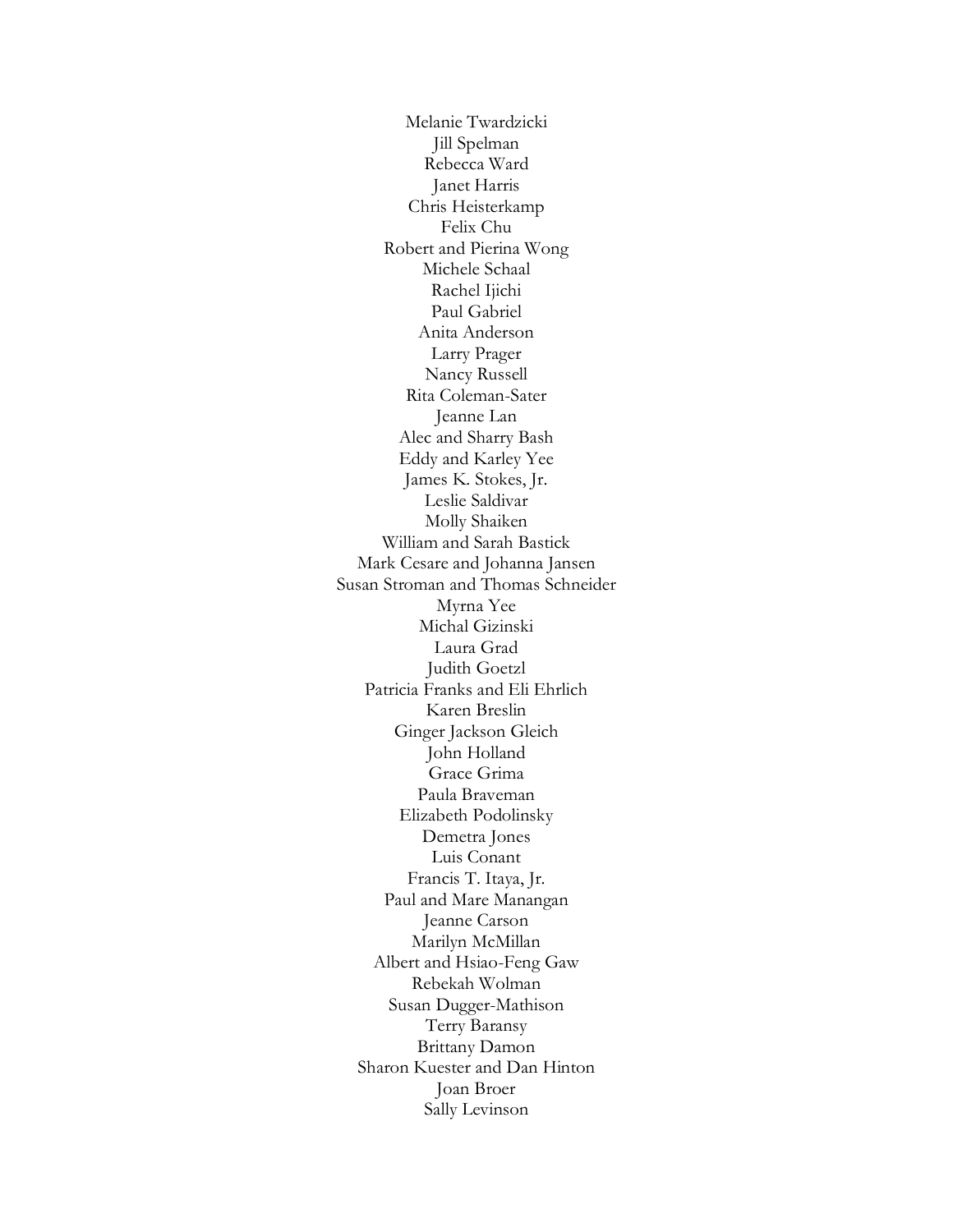Jennie Fong Theodore Gradman and Hilary Perr Adele Bures Mary S. Baumgartner Linda Cicero and Robert Kennedy Sara Haber Nancy and Norman Bouton Susan Barrabee Remy and Joanna Hathaway Judith Nichols John Hawley James Moran Nancy Catena Faye Schulte Ellen Spertus and Keith Golden Saori and Saori Kappus Anita Synovec Lisa Hanusiak Nancy Singleton Donna Lim Michael and Mary Wolfe Susan Kahn and David Kaskowitz Victoria Emery Michele Sahl Susan George and Miles Epstein Kay Koehneke and Lou Gwerder Mary Jew and Max Perry Patricia Foy J. Curtiss Taylor III Kathryn Kersey Edith Ng Welsh and Robert Welsh Sharon Fujitani and Philip Williams Michael and Sylvia Lee Melissa Hurley and Ian Wang Michelle and Alfred Mammini J. Wilcox Morgan Prickett Geraldine Lauro Tyrone Heath Cannon Robert and Cecilia May Valerie Margol Kristen Kiley and Lloyd Smith Donna and Courtland LaVallee Anna Asebedo and Paul McCullough Lawrence Hosken Margie Yee Webb Gitta Salomon and Ovid Jacob Susan D. Peterson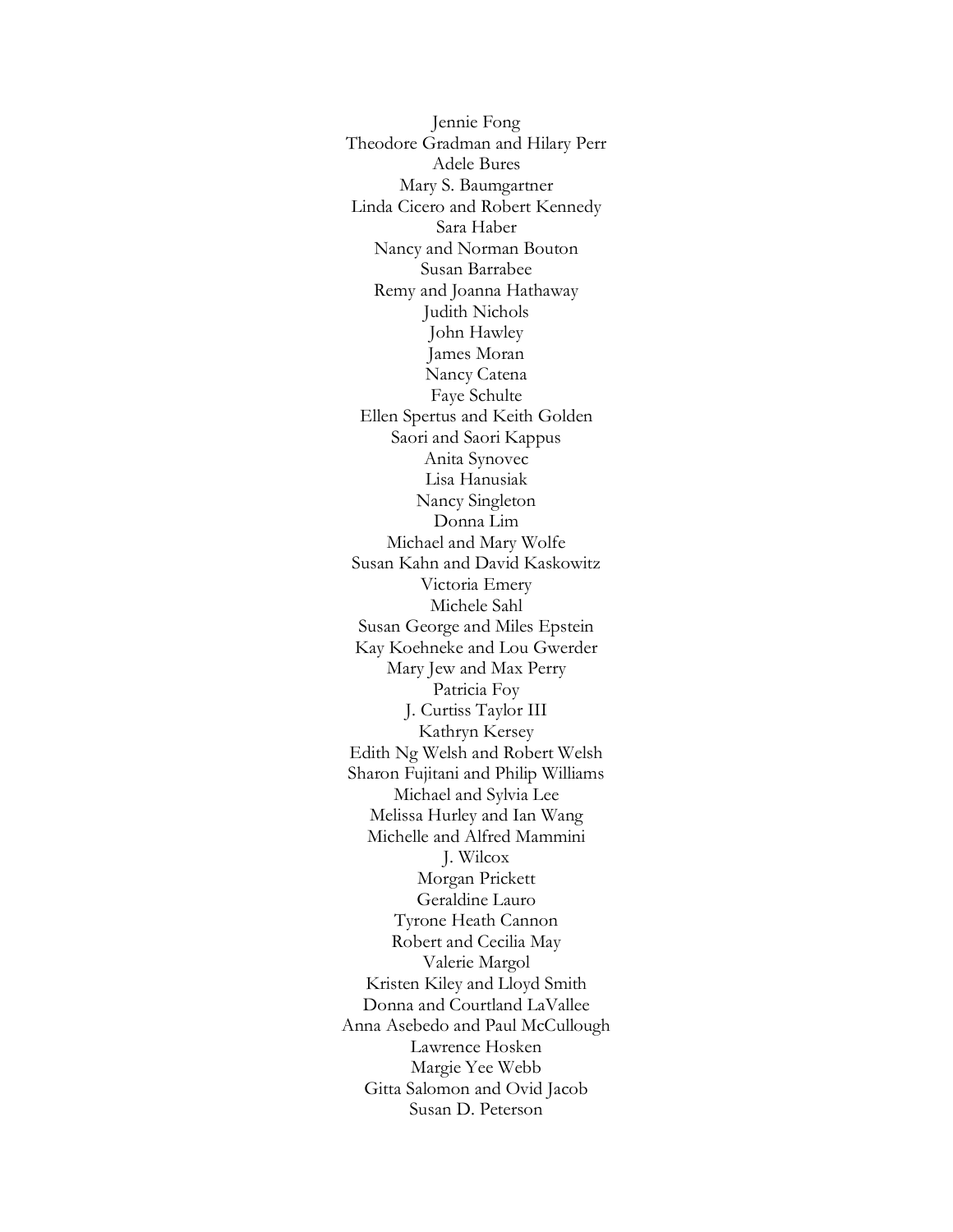Lorie and Baxter Rice Russell and Ellen Breslauer Pamela Tibbitts and Stephen Tedesco Wen Ling Chin Sheila Bost Paul Mayfield Robert Gabriner and Eileen Goldman Saleema Muhammad-Jones and Vincent Jones Margarita Berrios and Margarita Berrios Edward Hymson Cecilia Eng Frances Hochschild Ameriprise Financial Services, Inc. Cindy Wong and Wayne Dong Demetri Chames Canyon Sam Evelyn and Richard Nunez Catherine Sarlatte Matthew Werdegar Alys and Daniel Shin Jordan Sachs Kit Rebalsky and Laura Mae Alpert Irene Ng Judy Kelly Kathy McCormick Gerardo Capiel and Sophia Vicent Kathryn Morelli Robert Blelloch Ralph Burr, Jr. and Andrew Cushing Betsy Strausberg Melissa Unzicker Linda Liebelt Carey Rutigliano and Scott Nance Michael Arsenault Jack Lapidos James O'Donnell Kimberly Kyllo and Thomas Williams Winks Charitable Fund Eileen Richey and Mark Caplin Natalie Saldou Meredith Williams Valerie Lienkaemper Ursula Egli Barbara Demaria Ted and Astrid Olsson Gloria Eberling Vickie Feldstein and Dennis Orwig Isabel and David Breskin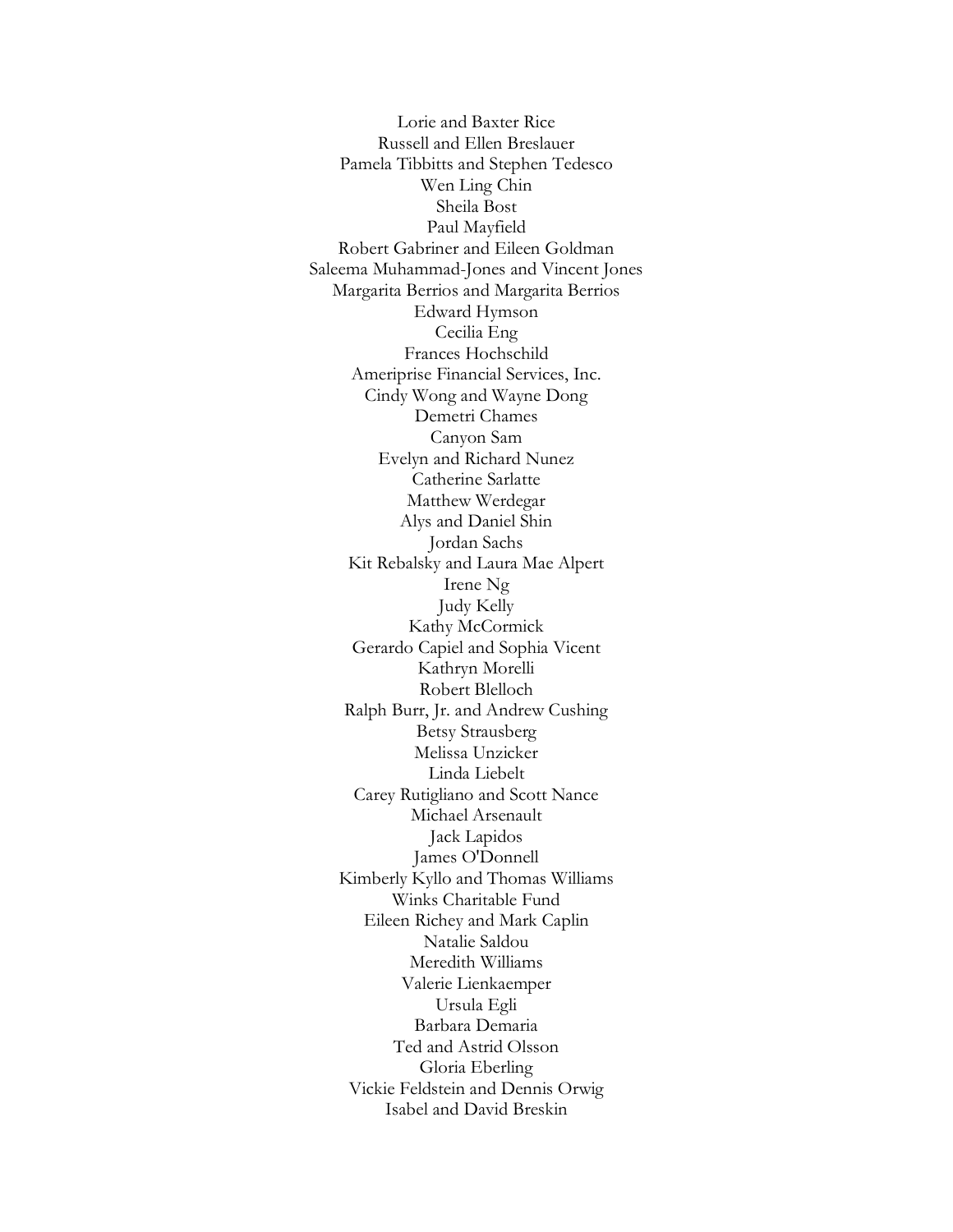Clara Barbaccia Rose Lewis Debbie Vola Ruben Jay Steinman Marie Luise Otto Barbara Wein and Michael Whitehurst Susan Karp Peter and Robin Frazier Patricia Busk Ms. Michelle K. Jester Susan Rothstein and John Koeppel Nancy Alpert Peter Stein Maureen Jensen and George Elbaum Eric Brenner and Rikki Bryant Marc Duste and Helen Archer-Duste Jessena Finn Perry Chang James Finerty John Maccabee and Sherry Morse Jane P. Smith Sylvia Anderson Paul and Judith Heim Elinore and Lawrence Lurie Robert Skinkle and Felix Vega Edward and Edward Granger Laura Chinn-Smoot Henry and Karin Safrit Lucy and William Crain Raymond and Nancy Balberan Deborah L. Stott Alice B. Aronow Larry and Barbara Zemansky Gibran Rath Julie Nishihara Amelia De La Rosa Mrs. Eva Bloch Roberta Borgonovo Kelli Burrill Arlyne Charlip and Steve Blumlein Betsy Nolan James Carroll L. Gregory Lyon and Kathleen A. Duffy Judith C. Reed Kathleen Velykis and Kenneth Lewis LaVerne Reiterman Harold and Lisa Kahn Lois and Roland Feller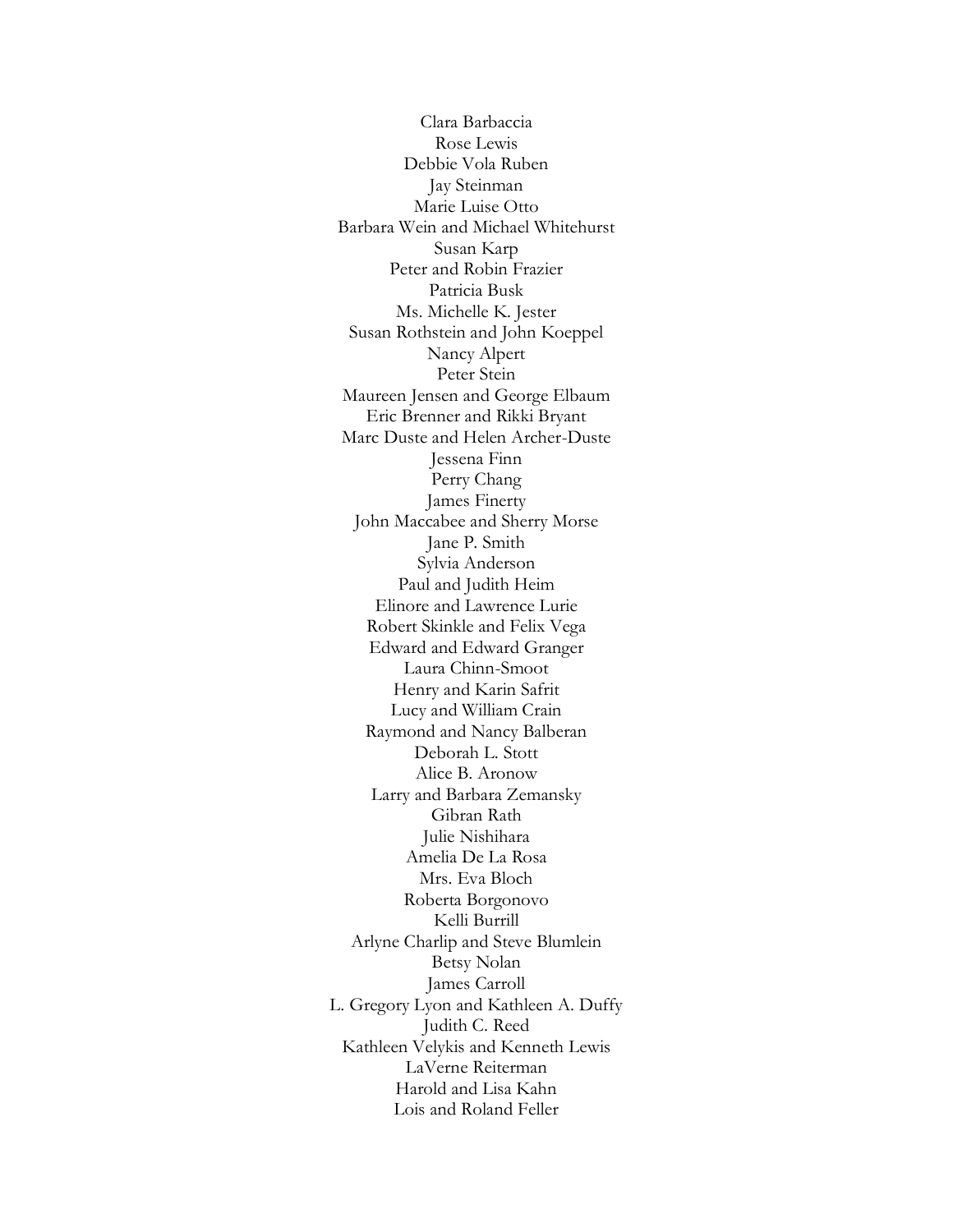The Honorable Lonnie K. Chin Charles and Blair Moser David Brownell Jerry and Marilyn Levine Mary Ann Goldstein and David Berry Charlene Thomas The Olague Family D and Dora Gee Eleanor Matheu Erika Opper and James Horton Amy Klatzkin and Terry Fry Jay Hoffman Jim Van Buskirk and Allen Sawyer Patricia Golumb Judith Bishop Wolfgang and Linda Liebelt George and Joanna Lai David Rakonitz Sally Galway Ms. Carol Blanton The Nancy E. & William R. Kales Fund Dr. Bill Issel Gregory J. Von Holt Mr. and Mrs. L. H. Pitts Ms. Elaine Molinari Ms. Kathleen Doyle H. Jesse Arnelle and Carolyn Block-Arnelle Timothy and Margaret Brown William and Marilyn Campbell Charitable Gift Fund Ronald Wright and Andrea Lash John Copoulos Philip Crawford Mr. Ronald E. Fritz Elizabeth Fowler Joan Walton Ms. Sandra H. Bley Linda and Kit Hinrichs William Hudson Robert and Carolyn Karis Norma Randig Jeffrey and Gretchen Shopoff Carl Stern and Holly Hayes Raymond and Rebecca Leung Jane M. Winslow Suzanne Zurinaga Joan Boothe Jacqueline Ventura Reginald and Marianne Steer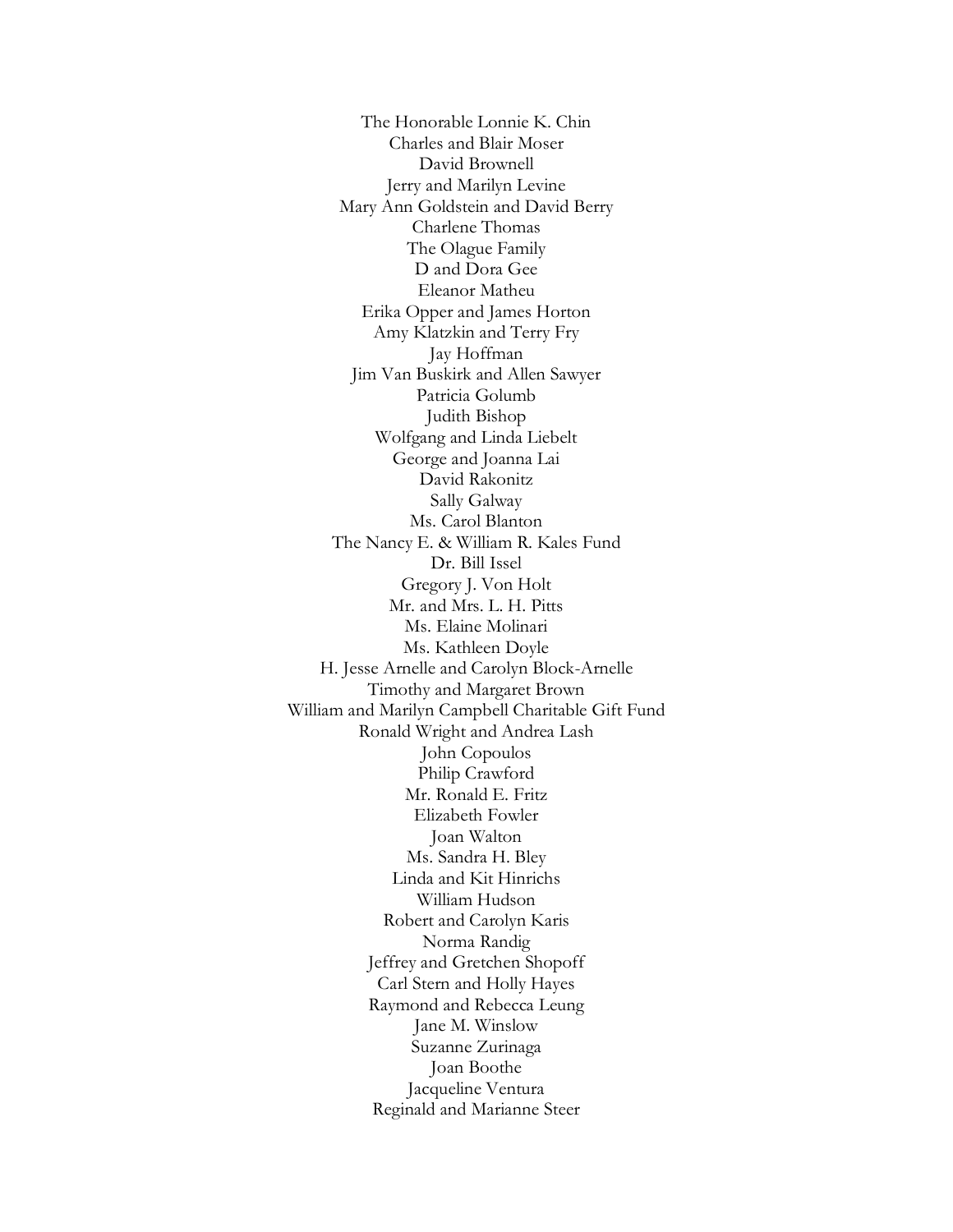Pamela Ann Scrutton Mr. and Mrs. Dan L. Boone Lisa Lindelef Ms. Judith M. Evind James Campbell Joan Lefkowitz and Stacey Shuster William C. Marks Peter Ginsberg and Gary Levinson Diane Scott Cheryl Benson Maria Gloria Lillie Garrison Robert and Keren Abra Pamela Brown Ana L. Estrada-Yost and C. Spencer Yost Robert and Wendy Singley Ronald Eaton Cathleen Edwards and Bennett Taber Martin Cohn Marilyn Bancel and Rik Myslewski Kevin O'Malley Nancy Thompson and Andrew Kerr Schyrl Hinrichs Martha Weeks John Borruso Audrey Groomes Dolores Bee Pinkie Bolden James and Wendy Carmody Barry and Laura Galvin Carol Brennan Adele Hayutin Edna Lee, O.D. Paul Travis Dr. Daphne Stannard Gilbert and Patricia Nishida Chittasane and Ruth Bhongsudhep Barbara Weinberg Marsha Guggenheim Jeffrey Maso and Beverly Langer Ms. Dorothy Frias Barbara Marshall Suzanne Radcliffe Kim Fraser David Rockman Martha Arroyo-Neves and Gerard Neves Evan Boido Susan Hildreth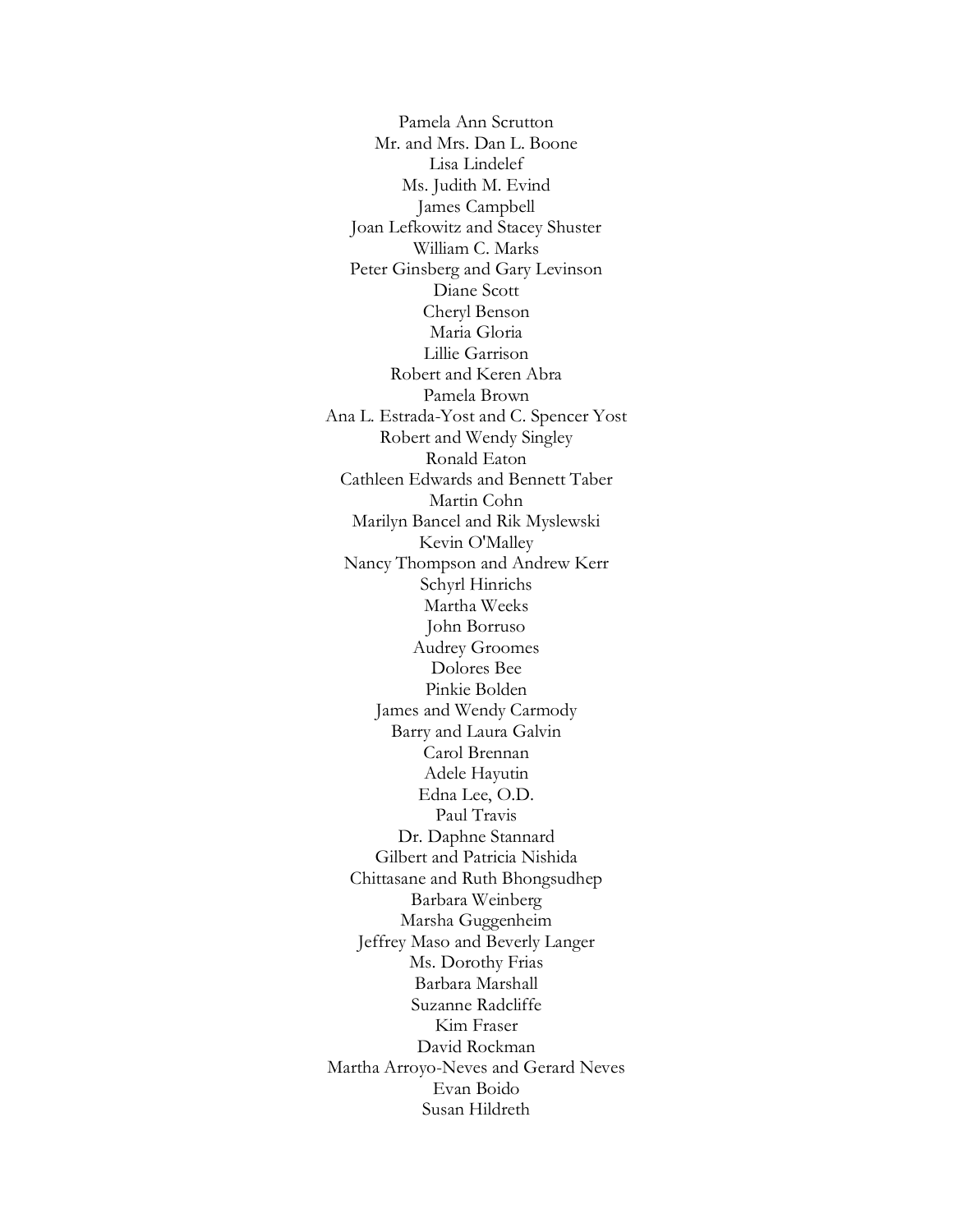Jason Macario and Steven Holst Peter Toms John and Joan Barkan Ms. Katherine S. Cameron Margaret Sheehan Eva Auchincloss Marga Dusedau Mr. Theodore Savetnick Mr. Thomas J. Stillman Kurt and Deborah Huysentruyt Elaine Larkin Don and Marcia Ehrlich Susan Floore George and Theresa O'Connell Robert Tom Sandra and Sidney Briggs Sarah Farley Nancy Miller Mary Ryan Karen and David Crommie Beth and Kevin Shannon Kay Sprinkel Grace Janet Jacobs Mary Hilton and Frank Noto Nadine and Anthony Guffanti Elizabeth Ingalls Sally Wassink Harvey Hacker Marta Johnson Phillip Enis and Julia Gourd Ellen Egbert Bob and Terri Ryan Lisa Ochs and Cheryl Salem Dan and Jackie Duncan Mr. Natan Katzman Deb and Stuart Oppenheim Jane Hudson and William Walker Donna Kempner and Juan Kong Karen Topakian Rachel Peterson Joanne Chou Bonnie Lindahl Peter Vogt Brandy Jones and Anthony Kim Sharon Birenbaum Barbara Litt Seymour I. Cohen, M.D. Shauna O'Boyle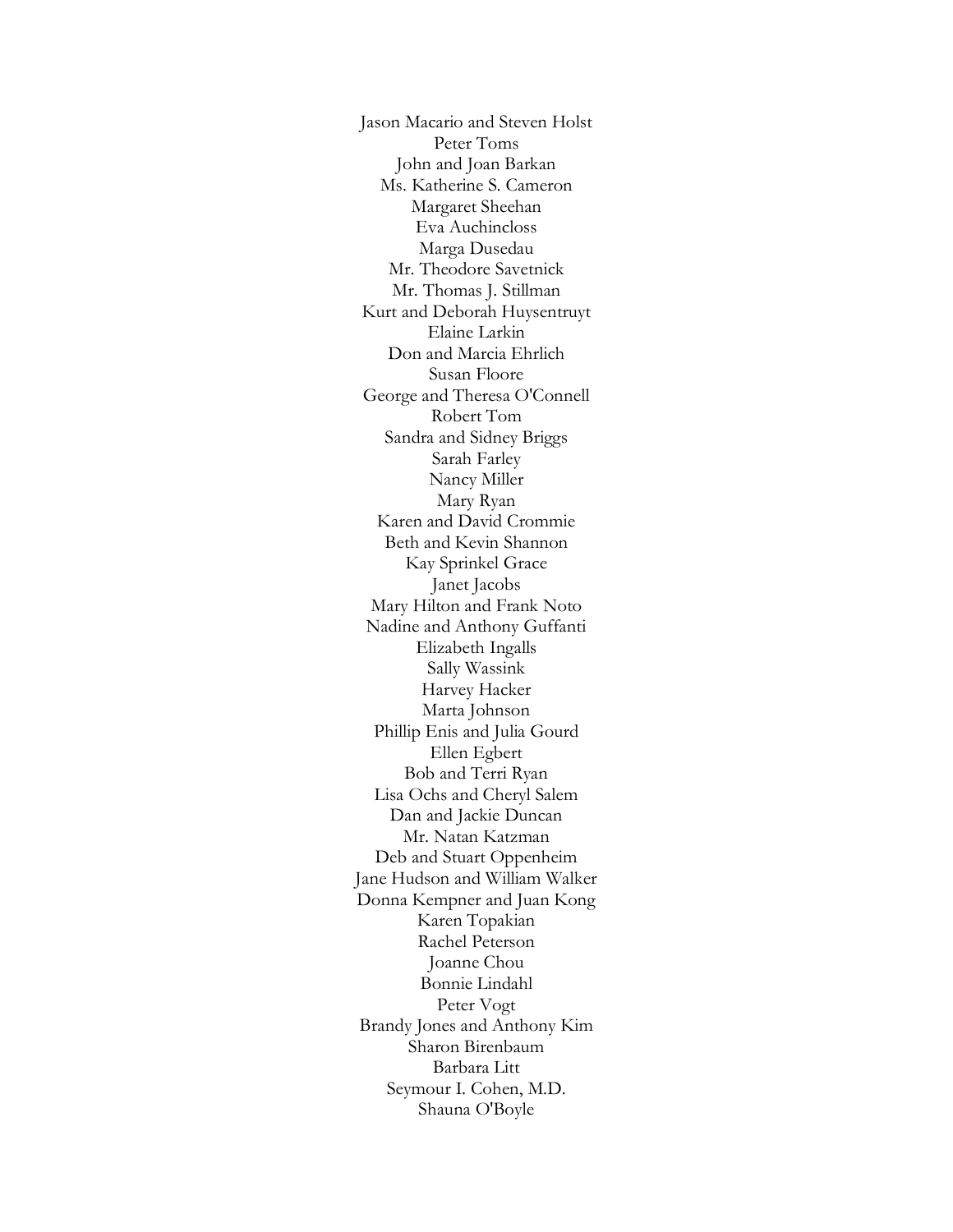Linnea Johnson Ellen Pearson Nelda Kilguss Mary and John Luck Dr. Stephen S. Pearce and Dr. Laurie Pearce May Ng and Wilson Lee Lori Fetzer Barbara Stoops Robert and Josie Scholz Sue Hamako Fujimura Richard La Motte Nancy Cohrs Katherine Nielsen and Troy Peters James Lawrence and Kara Wright Melissa Goan Jill Jardine Gilda Poliakin Emily Ostendorf Deborah Walsh Andrea Jacoby Gary Hauser and Tam Putnam Donald and Marcia Wilson Julie Bergen Suzanne Herko and Mark Felton Karen Butter Carolyn Klein David Sklar Glen Pensinger and Anne Earl Tim Holland and Anne Marie Grace Micah and Janet Baer Broude Leslie Hughes Philip Fernandez Sally Kaufmann Cowan and Bob Cowan Benilda Taft-Kiewek Joni Beemsterboer Robert and Audrey Sockolov Sherry Suisman June McLaughlin Sarah Moore and David Begler Tatiana Hodapp John and Cynthia Major Karen Weiss Cornelia Foster Aida Seballos Liz Mamorsky and Melburn Knox Esther Baran Dawn Murayama Man Chiu Li and Mintong Chen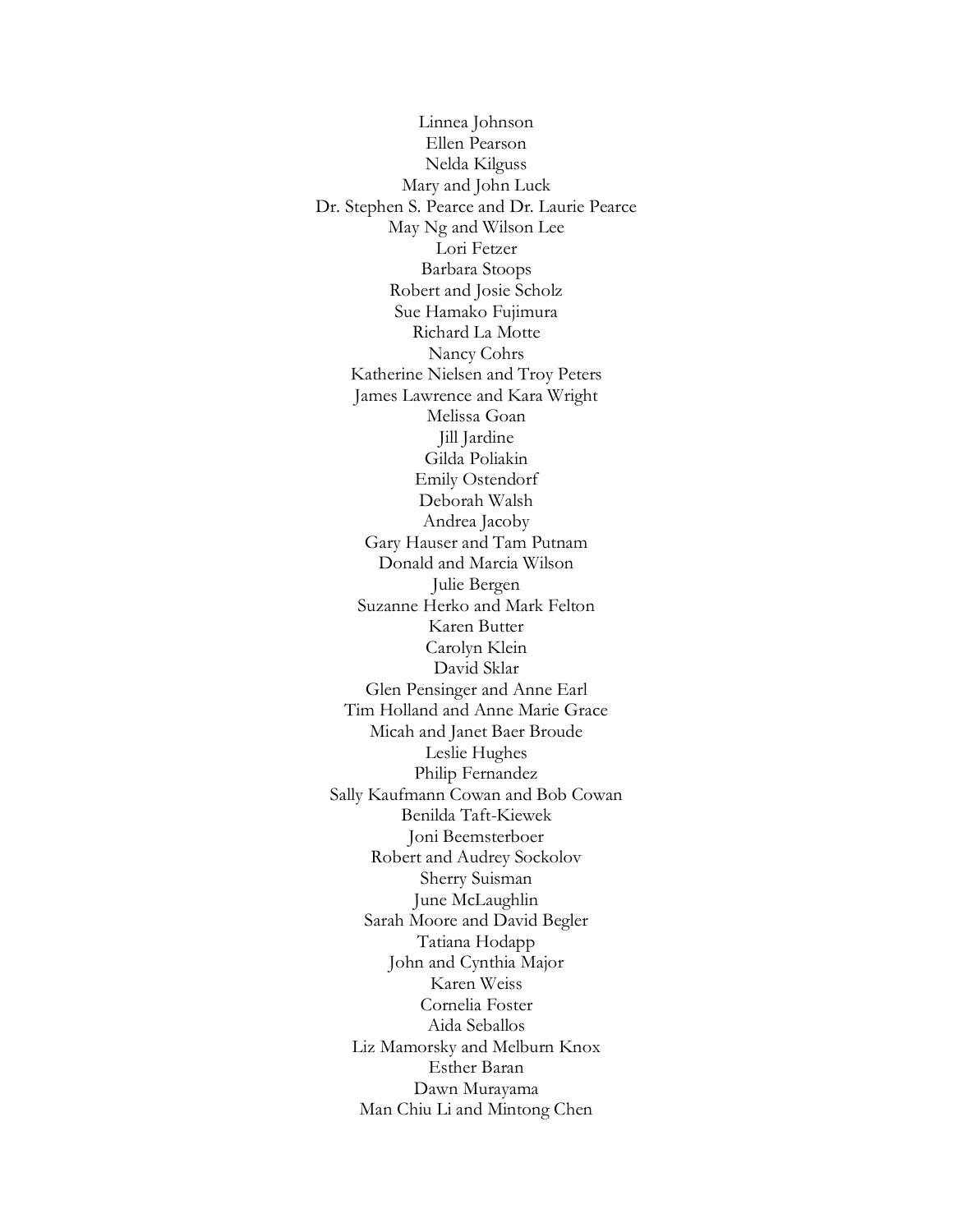Rikki Bryant Mario Lemos and Bryan Page Elizabeth Mooney and Andrew Tully Thelma Lai-Chang and Vernon Chang Edward Louie Ruth Beering George and Jeanne Nakamura Randi Taylor VyVy Young Richard Schram Sharon Wells Deborah Lefkowitz C E Gerndt Jr Bernard Burke Catherine Macgregor Jacob Gould Schurman Marti Paschal Nicole Efron Jerry Hite Willis Sparks Katharine Fast Kathleen Kensinger Anne Fu Larry Golob Gaurav Singh Reinys-Fox Charitable Fund Anneka Besemer Chris Sellinger Amanda Gross Evan Ponchick Jason Mcclelland Laila Dreidame Sohyun Sophie Bae L. Gregory Lyon Lambert Family Charitable Fund Katharine Barry Catherine and Richard Robbins Mary Hirsh Thilini Chandrasekera Lorri Ungaretti Susan McDonald Anne Drazen Maria Leigh Amelia Lombard Chandler White Jeffery Lohrmann Yina Dong and Chris Stead Josh Chittick